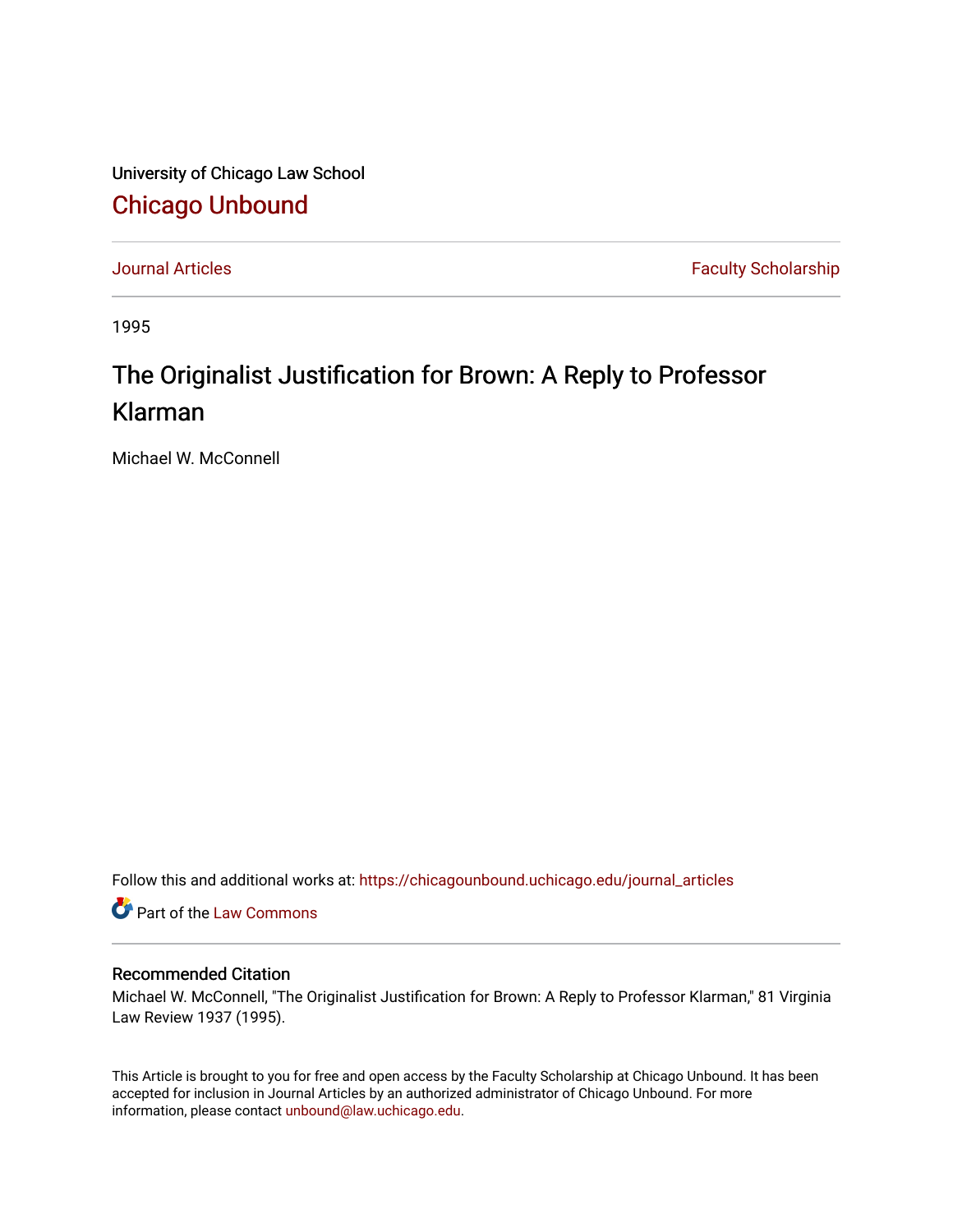# *REPLY*

# THE ORIGINALIST JUSTIFICATION FOR *BROWN: A* REPLY TO PROFESSOR KLARMAN

*Michael W. McConnell\**

**IN** the preceding response, Professor Michael Klarman defends the conventional wisdom that the original understanding of the Fourteenth Amendment is inconsistent with the Supreme Court's decision in *Brown v. Board of Education.'* He writes in response to my article, Originalism and the Desegregation Decisions,<sup>2</sup> where I argued that congressional debates relating to the Civil Rights Act of **18753** showed that the Fourteenth Amendment was widely understood at the time to forbid de jure segregation of pub**lie** schools. Klarman concedes that those debates "demonstrate[ ] the existence of far broader support for school integration than many constitutional scholars would have thought likely at this early date."<sup>4</sup> (Indeed, I showed that a substantial majority of both Houses of Congress and well over two-thirds of supporters of the Amendment supported legislation premised on the unconstitutionality of segregation.)<sup>5</sup> And he concedes that my argument is "persuasive" that "this congressional support for school desegregation should be understood not merely as a policy preference, but also as probative of constitutional interpretation."<sup>6</sup> That, coming from one of the most adamant defenders of the conventional wisdom, is a considerable concession. What, then, is the basis for Klarman's

- **5** McConnell, supra note 2, at 953, 1099-1100.
- **<sup>6</sup>**Klarman, supra note 4, at 1882.

**<sup>\*</sup>** William B. Graham Professor of Law, University of Chicago Law School. The author wishes to thank the Arnold and Frieda Shure Research Fund for financial support during the preparation of this Reply. **<sup>1</sup>**347 U.S. 483 (1954).

<sup>2</sup>**81** Va. L. Rev. 947 (1995).

**<sup>3</sup>** 18 Stat. 335 (1875).

<sup>4</sup> Michael J. Klarman, *Brown,* Originalism, and Constitutional Theory: A Response to Professor McConnell, **81** Va. L. Rev. 1881, 1882 (1995).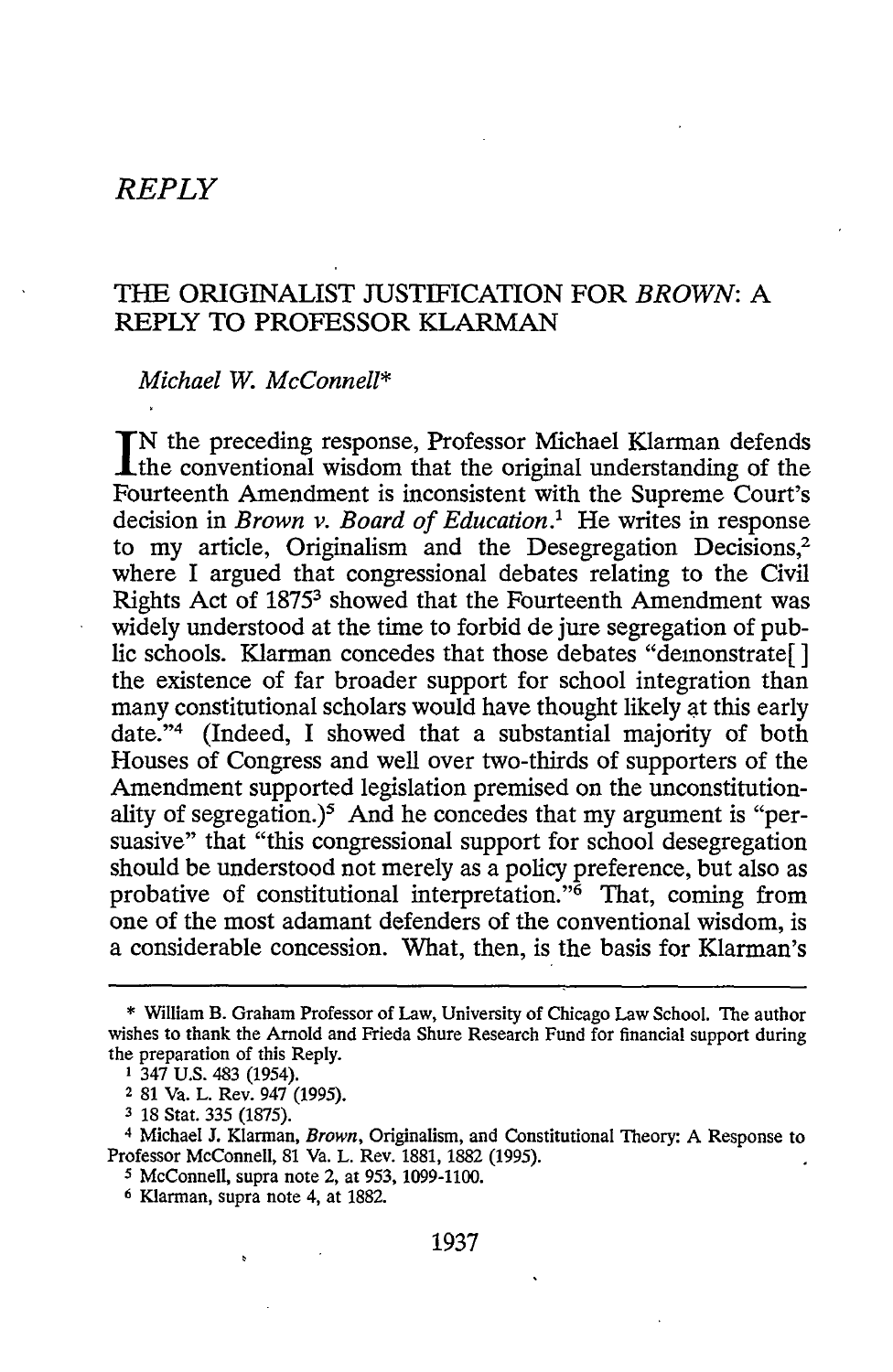continued insistence that *Brown.* is not even" 'within the legitimate range of interpretations' of the Fourteenth Amendment"7---that my interpretation is "plainly indefensible"?<sup>8</sup> Surprisingly, for one defending so strong a claim, Klarman points to no new historical evidence that I overlooked and has little quarrel with the accuracy of my presentation of the facts. Only on one point (whether the Civil Rights Act of 1875 was clearly understood to require desegregation and not merely inclusion of blacks) does Klarman challenge the accuracy of my account of the facts, and (as I will show below) on that point he is plainly mistaken. Instead, putting aside his insinuations about my ideological motivations for writing the article, Klarman bases his position on questions of the relative weight to be given to actual practice as opposed to legal argument; to congressional interpretation as opposed to popular opinion; and to opinions expressed in 1872-75 as opposed to those expressed in 1866-68. Most significantly, he bases his position on a point of methodology: the supposed distinction between "principle" and "prejudice," which he says underlies my analysis. None of this is persuasive.

#### I. POPULAR OPINION AND ACTUAL PRACTICE

Klarman's interpretation of the original meaning of the Fourteenth Amendment is based primarily on evidence of popular opinion and actual practice regarding school segregation during the period of ratification. In effect, Klarman argues that given popular opinion and actual practice, the Fourteenth Amendment could not possibly have the meaning ascribed to it by the supporters of the 1875 Act-no matter what the words might say and no matter how those words may have related to the legal concepts of the day.9 On the facts, we have no disagreement: as I noted in the original article, school desegregation-was deeply unpopular among whites, in

**<sup>7</sup>** Id. at 1883.

**<sup>8</sup>** Id. at 1935.

**<sup>9</sup>** See id. at 1893-94 (criticizing my article for "analyz[ing] the legal concepts embedded in the Fourteenth Amendment" rather than "focusing upon popular attitudes toward school integration"); see also id. at 1884 (criticizing my article for "focus[ing] excessively on what the Fourteenth Amendment must have meant, given the conceptual legal apparatus with which Republicans approached issues of racial equality, and insufficiently on the practical reality that racial mores in most of the country in the mid-1860s were hostile to school desegregation") (emphasis omitted).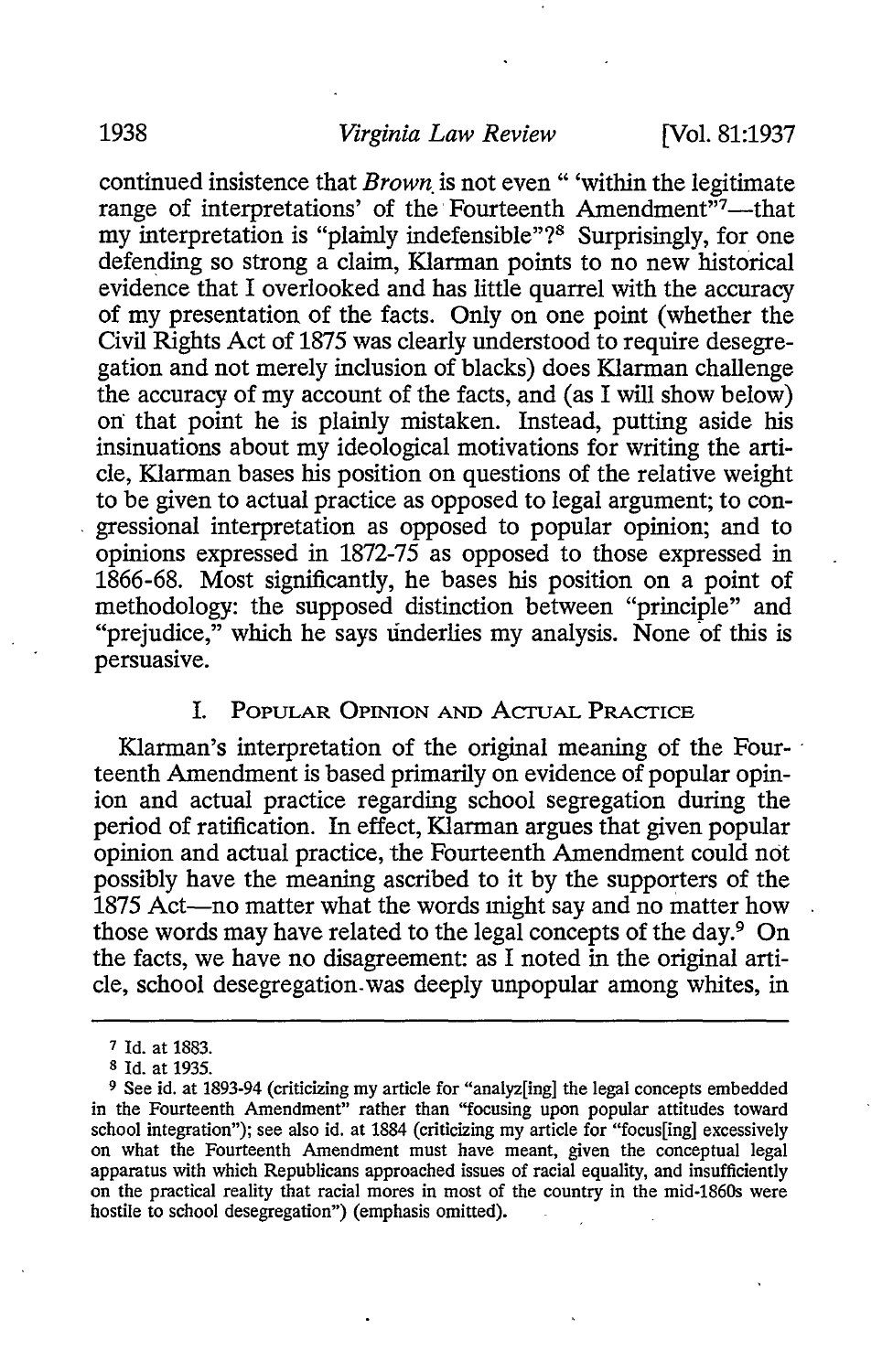both North and South, and school segregation was very commonly practiced. In ordinary times, this might be dispositive, or nearly so. Constitutional amendments generally reflect, rather than contradict, popular opinion.<sup>10</sup> But these were not ordinary times. This was a time when a political minority, armed with the prestige of victory in the Civil War and with military control over the political apparatus of the rebel states, imposed constitutional change on the Nation as the price of reunion, with little regard for popular opinion.<sup>11</sup>

Consider the Fifteenth Amendment. Given the clarity of its language, I do not suppose that Klarman or anyone else would dispute that the Amendment's purpose was to give otherwise qualified black citizens the vote. Yet the evidence of popular opimon and actual practice on this issue is virtually the same as that regarding school desegregation: enfranchisement of black citizens was wildly unpopular, had been rejected overwhelmingly by popular referenda in numerous states, was repudiated by the Republican platform in 1868, and had been adopted in actual practice only by a small handful of states.<sup>12</sup> If we follow Klarman's canons of interpretation-if we focus on evidence of popular opinion rather than the legal concepts embodied in the Amendment-the Fifteenth Amendment cannot possibly mean what it says.

Klarman states that "Republicans rammed the Fifteenth Amendment through Congress and the requisite number of state legislatures" in "clear contravention of the wishes of a majority of citizens in most Northern states."<sup>13</sup> He does not explain why he thinks a similar explanation is so untenable with respect to the Fourteenth Amendment. But in fact, it would have been *easier* for Republicans to use language with potentially unpopular secondary conse-

**i0** We should not forget, however, that the nation recently came very close to ratifying a constitutional amendment (the ERA) that in all likelihood would have required a deeply unpopular result (conscription of women). Arguments of this sort should, therefore, be approached with caution.

**<sup>11</sup>** This is not to deny that the Republican drafters of the Fourteenth Amendment were forced to limit its scope in deference to racist popular opinion. See Klarman, supra note 4, at 1898, 1922-23. But the principal way in which the Fourteenth Amendment was limited was to exclude political rights from its ambit-a limitation that did not affect the segregation issue.

<sup>12</sup>See Klarman, supra note 4, at 1922-24 & nn. 106-111.

**<sup>13</sup>**Klarman, supra note 4, at 1923-24.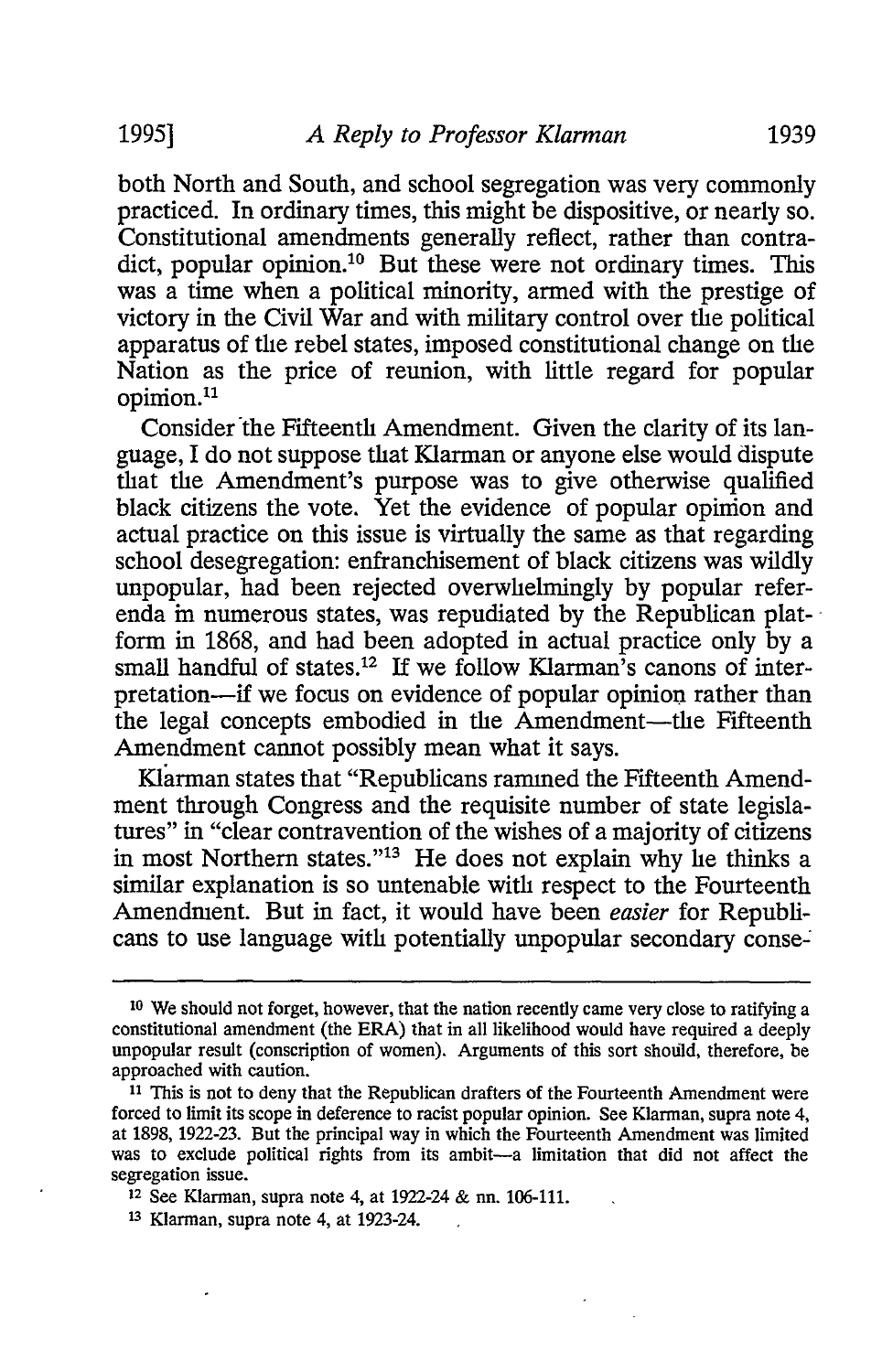quences than to put across an amendment, like the Fifteenth, that was explicitly and solely devoted to an objective that the majority disliked. Section One of the Fourteenth Amendment was drafted in technical legal language and was little discussed. Few ordinary citizens could have had much of an idea what it meant. Sections Two and Three, popular among Northerners (but of no modem significance), received most of the attention.14 The most conspicuous purpose and effect of Section One-constitutionalization of the Civil Rights Act of 1866-commanded widespread support. All of this made it unlikely that popular hostility to desegregation would have manifested itself in effective opposition to the Amendment.

Actual practice is no surer a guide than popular opinion. It takes time for changes in the law to be fully implemented. The Republicans in Congress first turned their attention to the most pressing problem—Black Codes—then to suffrage, then to violence against the freedmen, and then, finally, to segregation. By the time they got to the issue of segregation, their political power was on the wane and the nation was weary of civil rights enforcement. This does not mean their interpretation of the law was wrong. Even in states with unambiguous laws forbidding segregation in public schools and common carriers, for example, most jurisdictions continued to maintain the forbidden practice.<sup>15</sup> By Klarman's way of thinking, this must mean that even explicit and unambiguous state antisegregation laws did not outlaw segregation.

It should be obvious that there were great disjunctions between legal enactments, popular opinion, and actual practice at this time. I do not pretend to have a theory explaining why the political system diverged so sharply from popular opinion, other than to suspect that in the aftermath of a Civil War, the political victors considered entrenchment of their principles more important than pleasing constituents.<sup>16</sup> Whatever the explanation, constitutional interpreters would make a serious mistake if they assumed that

<sup>14</sup>Klarman so notes. See id. at 1897-98.

**<sup>15</sup>**Klarman acknowledges that "after enactment of a school desegregation law, it was not unusual to find particular localities continuing to maintain their segregated schools ... **."** See id. at 1904 n. 58; 1908 n. 66; 1927 & nn. 118-19.

**<sup>16</sup>**Klarman himself calls attention to the controversy among historians over the motivations of the congressional Republicans for deviating so sharply from the desires of their constituents. Id. at 1923 n. 110.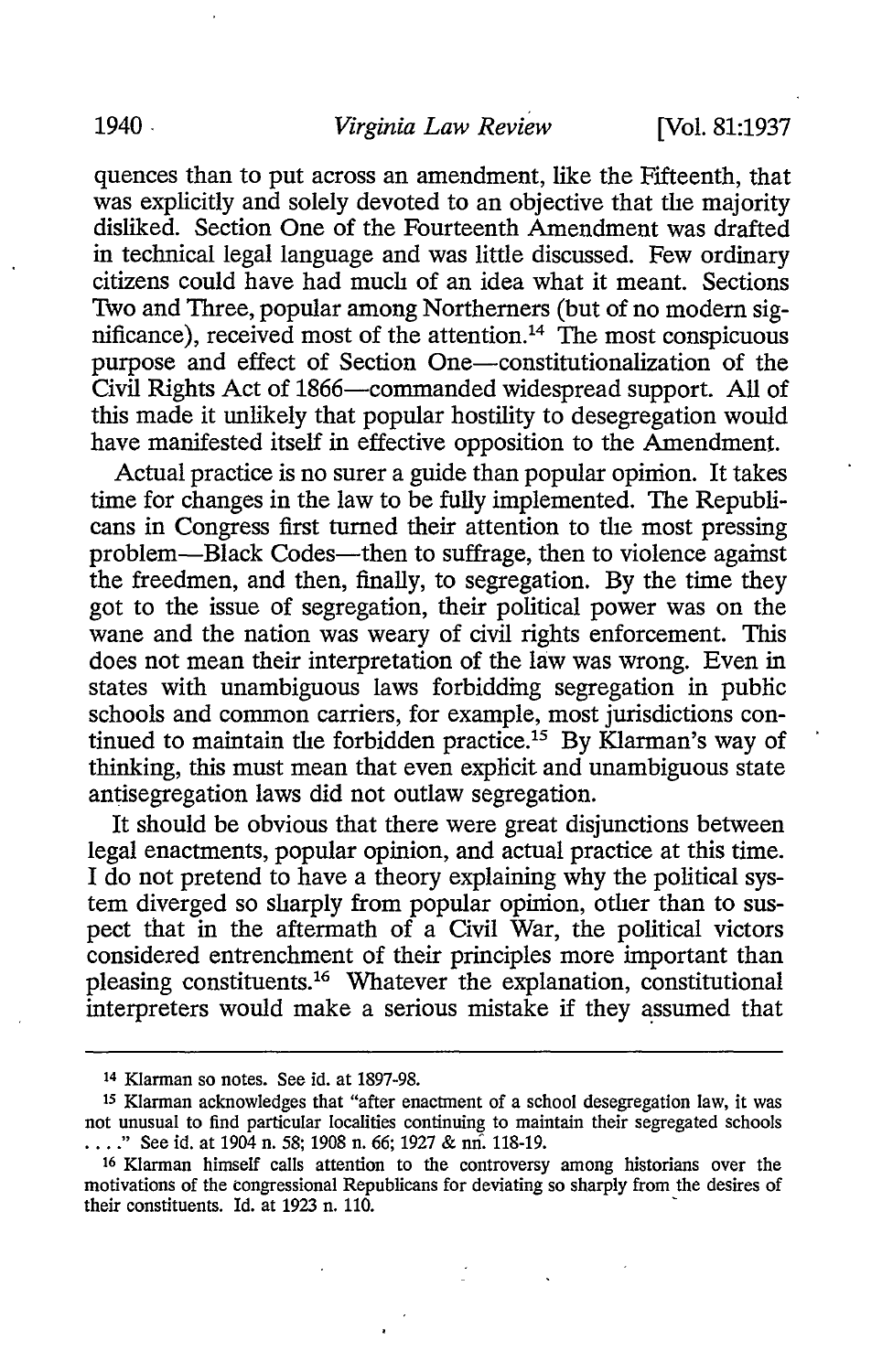popular opinion and actual practice during this period were an accurate indication of legal meaning. As we know from examples of unambiguous provisions of law, like the Fifteenth Amendment, this was not always the case. That is why I have focused here on the legal dimension of the debate over school segregation, the actual arguments made by opponents and proponents regarding the meaning of the new amendment. That, it seems to me, is a more reliable guide to legal meaning than either popular opinion or actual practice.

## II. THE **MEANING** OF THE SCHOOLS PROVISION

Only on one point does Klarman disagree with my account of the historical events surrounding the school desegregation controversy in Congress during Reconstruction. He states that "McConnell too readily dismisses the possibility that some supporters of the schools provision intended only to bar the exclusion of blacks from public education altogether, . . . rather than to require integration."<sup>17</sup> With all respect, I do not think this suggestion can withstand examination of the debates. If the bill had only barred exclusion of black children from the schools it would not have been controversial. Even most opponents of the measure conceded that black children could not be excluded altogether. Typical was this statement by Augustus Merrimon of North Carolina, an articulate Democratic opponent of the bill:

[T]he State Legislature cannot pass a law providing that white children should be educated and that colored children should not be, because that would deny the equal protection of the laws. But when it affords the same provision, the same measure, the same character for the colored race that it afforded for the white race, there is no more discrimination against one race than there is against the other.<sup>18</sup>

The three and one half years of vitriolic debate over the bill were not based on disagreement about exclusion. The debate was about segregation and "mixed schools."<sup>19</sup>

**<sup>17</sup>**Id. at 1911.

**<sup>18</sup>**2 Cong. Rec. app. at 359 (May 21, 1874).

**<sup>19</sup>**A perusal of the debate over segregation, summarized in McConnell, supra note 2 at 1006-23, will confirm that segregation was the most prominent issue, from the first debate to the last.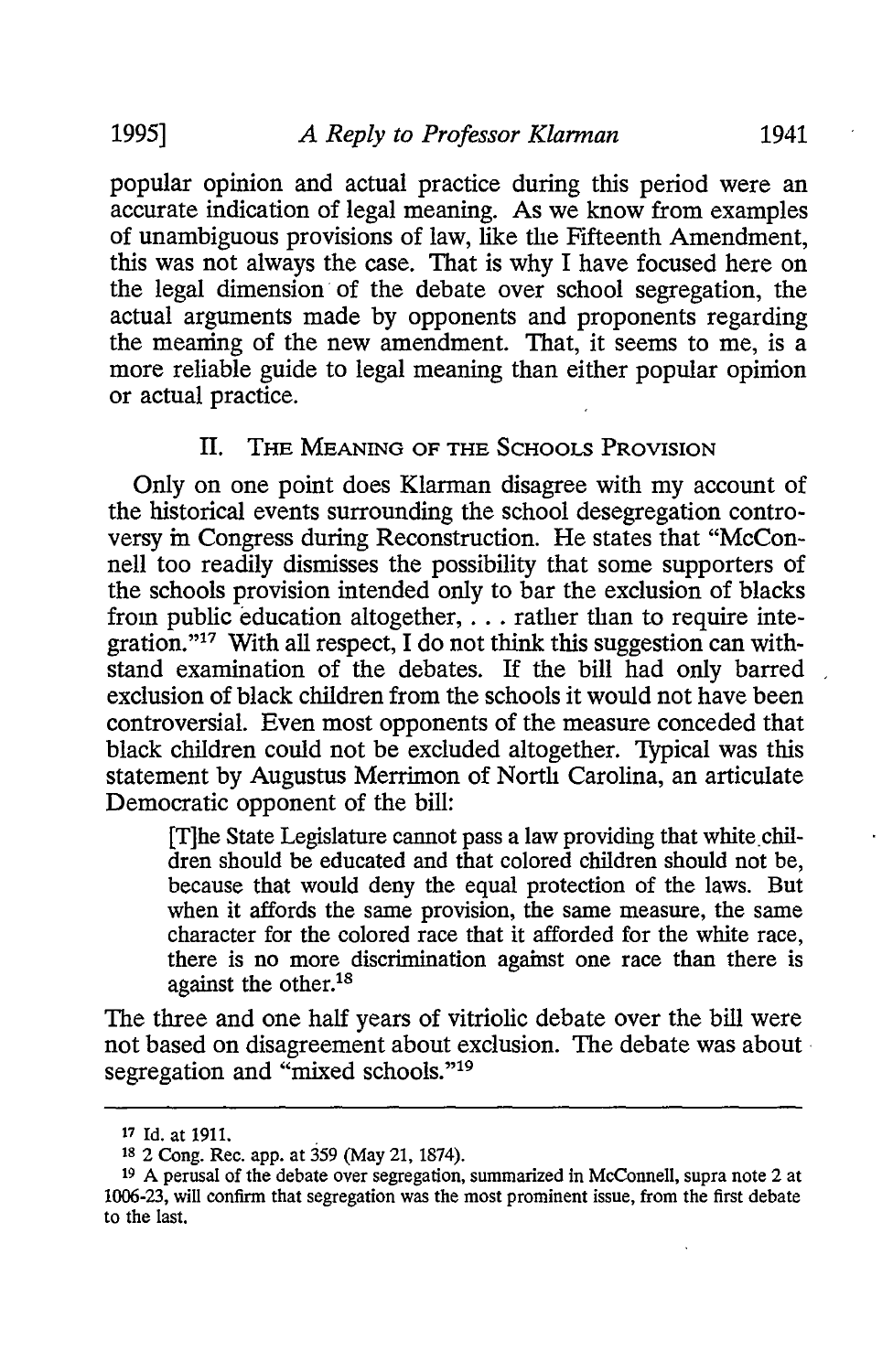Klarman speculates that the language of the bill "was probably understood to be ambiguous on the integration question," and indeed "may have been approved precisely because of its ambigu-<br>ity."<sup>20</sup> It is odd, then, that leaders of both sides in the debate denied any ambiguity and stated unequivocally that it went beyond access, to desegregation. When confronted with Democratic proposals to allow separate but equal facilities, George Edmunds of Vermont, Chairman of the Judiciary Committee, responded, "if there is anything in the bill, it is exactly contrary to that."<sup>21</sup> Frederick Frelinghuysen of New Jersey, floor leader for the bill, referred to it as forbidding "classification by race, separate schools forcolored children." $22$  He said that under the bill, "a colored child has a right to go to a white school, or a white child to go to a colored school."<sup>23</sup> None of the Republican leaders made any attempt to maintain the ambiguity that Klarman speculates they so prized. Allen Thurman of Ohio, the leading opponent among northern Democrats, declared: "I do not think there is one member of the majority of the Judiciary Committee who will not say, if the question is put directly to him, that the meaning of the section is that there shall be mixed schools."<sup>24</sup> Even if the language was ambiguous (or appears so to a modem reader), the debates cleared it up.

Even Klarman admits that "most Republican supporters of the schools provision who expressed an opinion" spoke in favor of "integration" and not merely inclusion.<sup>25</sup> When  $\ddot{u}$  most" advocates of a measure hold a certain interpretation (including the floor leader and committee chairman, seconded by the leader of the opposition), that generally is deemed sufficient to resolve doubts about its intended meaning. In this case, however, there is more: there was a debate over the meaning of the language, in which Senator George Boutwell argued that an amendment was necessary "to make clearer than the text of the bill seems to do what I suppose is the intention of the committee, and the intention of the

<sup>24</sup>2 Cong. Rec. 4088 (May 20, 1874).

<sup>20</sup>Klarnian, supra note 4, at 1912.

<sup>21</sup>2 Cong. Rec. 4171 (May 22, 1874).

<sup>22</sup>2 Cong. Rec. 3452 (Apr. 29, 1874).

**<sup>23</sup>**Id. at 4168.

**<sup>25</sup>**Klarman, supra note 4, at 1911.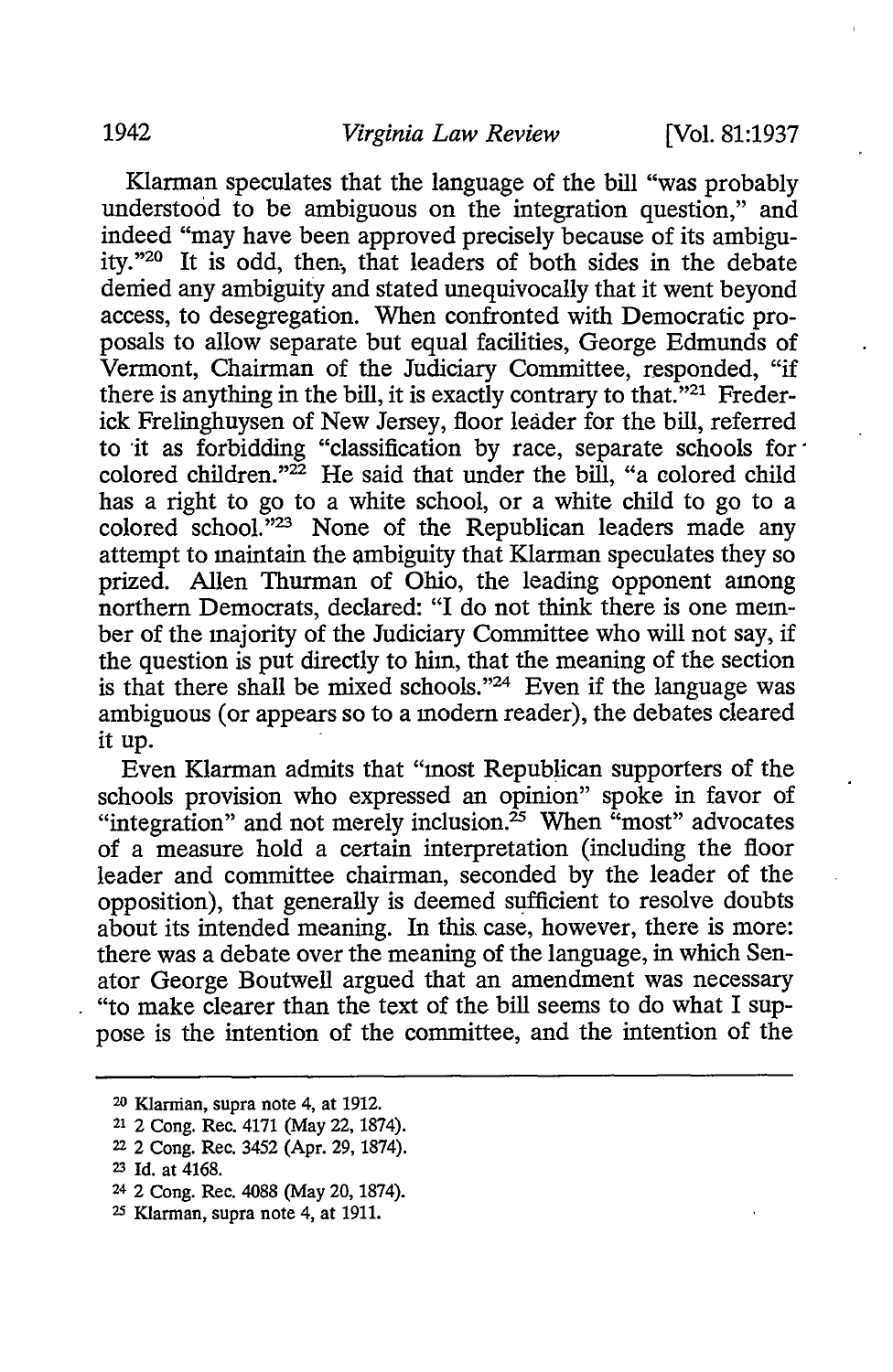Senate"-namely, to forbid segregation.<sup>26</sup> His amendment was defeated precisely because floor leaders denied that it was necessary, and Boutwell's own language was suspected of going beyond the requirement of desegregation.<sup>27</sup>

Klarman's only examples of supporters of the bill who did not favor desegregation are Senators Pratt of Indiana and Alcorn of Mississippi.<sup>28</sup> Pratt and Alcorn, however, were part of a large group of Republicans (discussed in my original article)<sup>29</sup> who opposed de jure segregation but held that separate schools could be maintained in communities where the black population "prefer their children should be educated by themselves.<sup> $30$ </sup> On this basis they denied, in the speeches Klarman cites,<sup>31</sup> that the bill would necessarily entail "mixed schools." Klarman ignores the rest of Pratt's speech, where he made it clear that the law should not permit official segregation of public facilities:

**<sup>28</sup>**Klarman, supra note 4, at 1911 n. 74. He also mentions three congressmen who "expressed no view on integration, while stating that they supported the bill because blacks in the South often were still being excluded altogether from public education." Id. at 1911 & n. 75. One of these congressmen, Richard Cain, a black Republican from South Carolina, later cast a vote to eliminate schools from the protections of the bill rather than to prohibit exclusion at the price of permitting official segregation. On the context of this vote, see McConnell, supra note 2, at 1081-85. In his statement explaining this vote, Cain spoke passionately about the importance of education to the freedmen of the South and even stated that most blacks had no desire to attend "mixed schools." Nonetheless, official segregation was unacceptable:

[I]f we cannot rally our friends to those higher conceptions entertained by Mr. Sumner  $\dots$  then I am willing to agree to a compromise. If the school clause is objectionable to our friends, and they think they cannot sustain it, then let it be struck out entirely. We want no invidious discrimination in the laws of this country.

3 Cong. Rec. 981 (Feb. 4, 1875).

**<sup>29</sup>**McConnell, supra note 2, at 1073-76.

**<sup>30</sup>**2 Cong. Rec. 4082 (May 20, 1872) (statement of Sen. Pratt).

**<sup>31</sup>**See Klarman, supra note 4, at 1911 n.74. I quoted these statements of Pratt and Alcom fully in McConnell, supra note 2, at 1074 n.628, along with an explanation of their context.

**<sup>26</sup>**2 Cong. Rec. 4167 (May 22, 1874).

**<sup>27</sup>**See McConnell, supra note 2, at 1071-73. Klarman's treatment of the Boutwell amendment is especially misleading. He states: "That those Senate Republicans holding the balance of power rejected both a pro- and an anti-segregation amendment would seem to confirm their preference for ambiguity." See Klarman, supra note 4, at 1913. But the debates clearly reveal that the Republicans rejected amendments allowing separate-butequal facilities (not once, but four times) *on the merits,* while they rejected Boutwell's amendment on the ground that it was unnecessary and might lead to unintended consequences. The two amendments are not equivalent.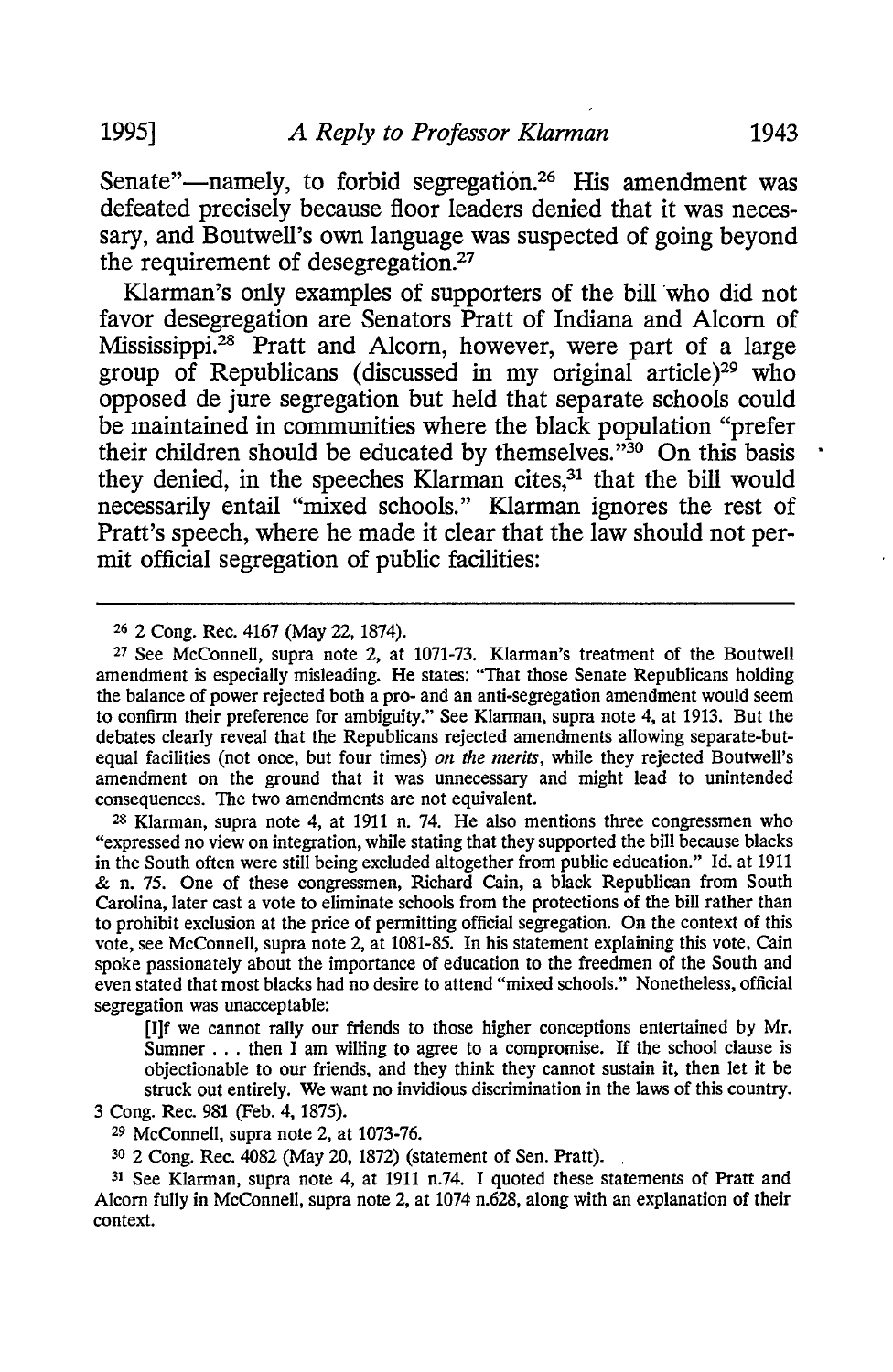**..** [I]f you will travel in a public conveyance, you must be content to share your convenience with the Indian, negro, Turk, Italian, Swede, Norwegian, or any other foreigner who avails himself of the same facility.... And so, if you choose to sit down at a public table in a public inn open to all comers who behave themselves, you must be content to sit beside or opposite to somebody whose skin or language, manners or religion, may shock your sensibilities.

In one State the practice of mixed schools has always been the rule, and in several of the Southern States the rule has been established by State laws. Pass this bill and all opposition will cease in a few months, when it is known that the question is settled; for people will come to see that the law is supported by reason and justice, and that free government demands the abolition of all distinctions founded on color and race.<sup>32</sup>

If this is the best counterexample Klarman can find, he has confirmed, not refuted, my thesis.

### III. **QUESTIONS** OF TIMING

Klarman's strongest argument is that the debates in the early 1870s are an unreliable indication of the understanding of an Amendment that was ratified between 1866 and 1868. This is a legitimate point. Indeed, I discussed this problem at some length in the original article, conceding that the timing of the evidence weakens my position but providing reasons why this should not be treated as dispositive.<sup>33</sup> In a nutshell, I consider the debates the best evidence of meaning in this context because they occur very shortly after ratification and provide the only significant body of evidence of the legal interpretation of the Amendment by those who participated in the process. Although in theory, evidence of the understanding of the state legislatures at the precise time of ratification would be a superior basis for interpretation, it does not exist. The debates over the 1875 Act are the best we have.

In my opinion, specific, extensive, focused debate regarding precisely the question at issue-even if it occurred a few years after ratification- is more illuminating than generalized, sporadic,

**<sup>32</sup>**2 Cong. Rec. 4082, 4083 (May 20, **1874).**

**<sup>33</sup>**McConnell, supra note 2, at **1105-07.**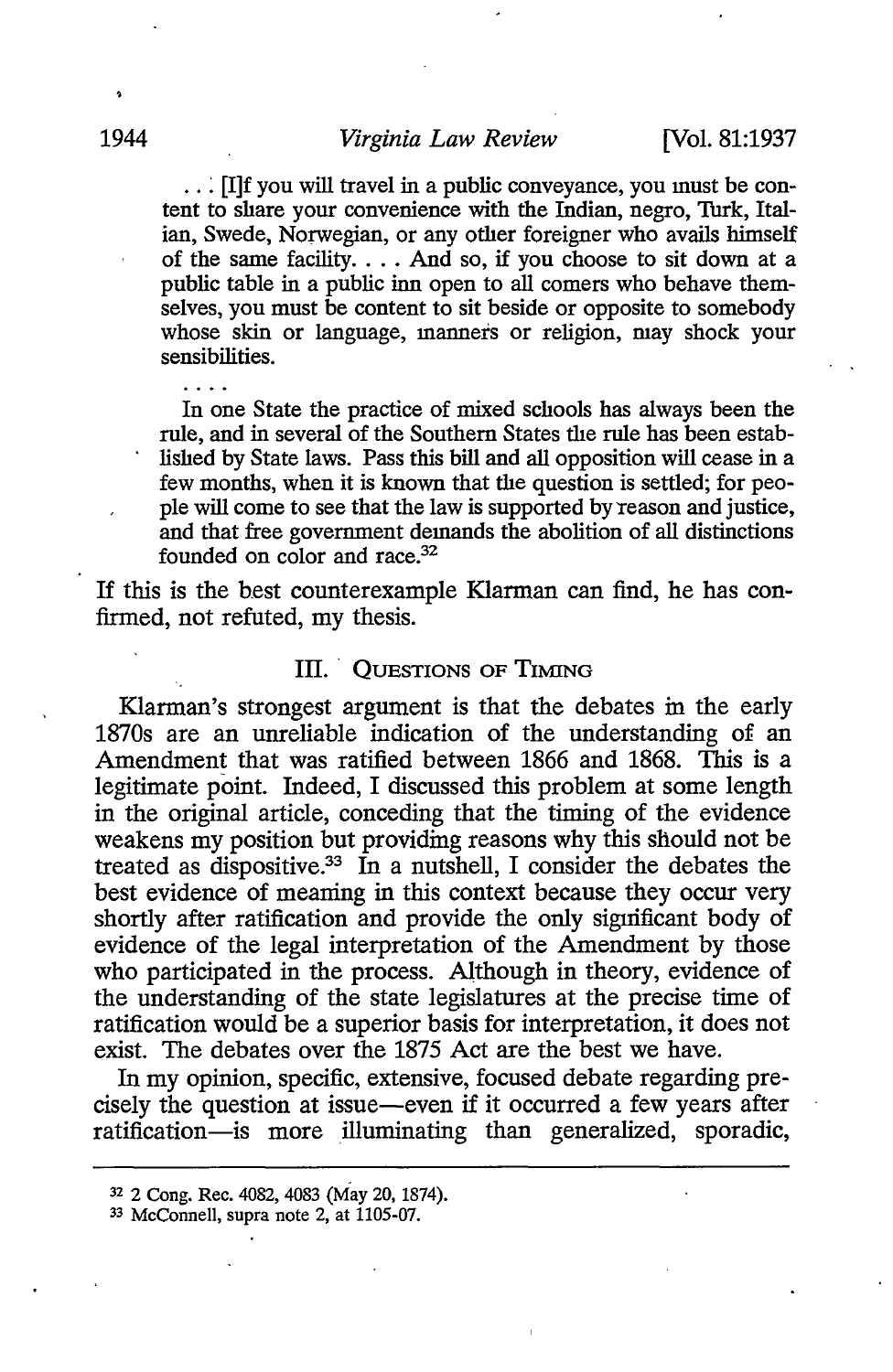ambiguous statements from 1866. Indeed, it is often the case that application of a new legal principle to secondary questions (that is, questions other than those that were the focus for adoption of the principle) will not receive serious consideration until after its adoption. That is the time when difficult questions of interpretation often first arise. Where only a few years have passed and there is no reason to believe that opinions have undergone dramatic transformation in the interim, post-enactment history is a common and perfectly legitimate source of information about the original understanding.

Klarman cannot dispute that the debates over the 1875 Act occurred only a few years after ratification. The bill was introduced in 1870, approximately two years after ratification; the most extensive debates occurred in 1872 and 1874; it was passed, in modified form, in 1875, less than seven years after ratification. This is roughly comparable in proximity of time to events of the Washington Administration, which are commonly considered useful evidence of the original understanding of the original Constitution.

To make his case, therefore, Klarman must contend that there was a "dramatic opinion shift **...** as to the desirability of school integration between 1866-68 and 1875."<sup>34</sup> But Klarman caimot quite bring himself to make the argument. Although at one point he says there is "abundant evidence" that this is the case,<sup>35</sup> he does not present any,<sup>36</sup> and a few pages later he concedes that "it is possible that McConnell is right," acknowledging that "Northern support for federal civil rights legislation" was "waning" and that it was "fairly common by the mid-1870s to find former defenders of black suffrage confessing the possibility that the Fifteenth Amendment had been a mistake."<sup>37</sup> It stands to reason that those who came to believe black suffrage was a mistake may have become less

<sup>37</sup>Id. at 1907.

<sup>34</sup>Klarman, supra note 4, at 1904.

**<sup>35</sup>**Id.

<sup>&</sup>lt;sup>36</sup> He makes only the argument that since Northern desegregation had been "largely effectuated" by the 1880s, and the 1875 Act "chronologically bisected this period," it "seems clear that Northern opinion in 1875 was more favorable toward school desegregation than it had been in 1866-68." Id. The argument seems to be that if we have data points at both ends of a line, we can make confident predictions about the midpoint. Although this might satisfy the criteria for a rough conjecture, I would not call it "abundant evidence."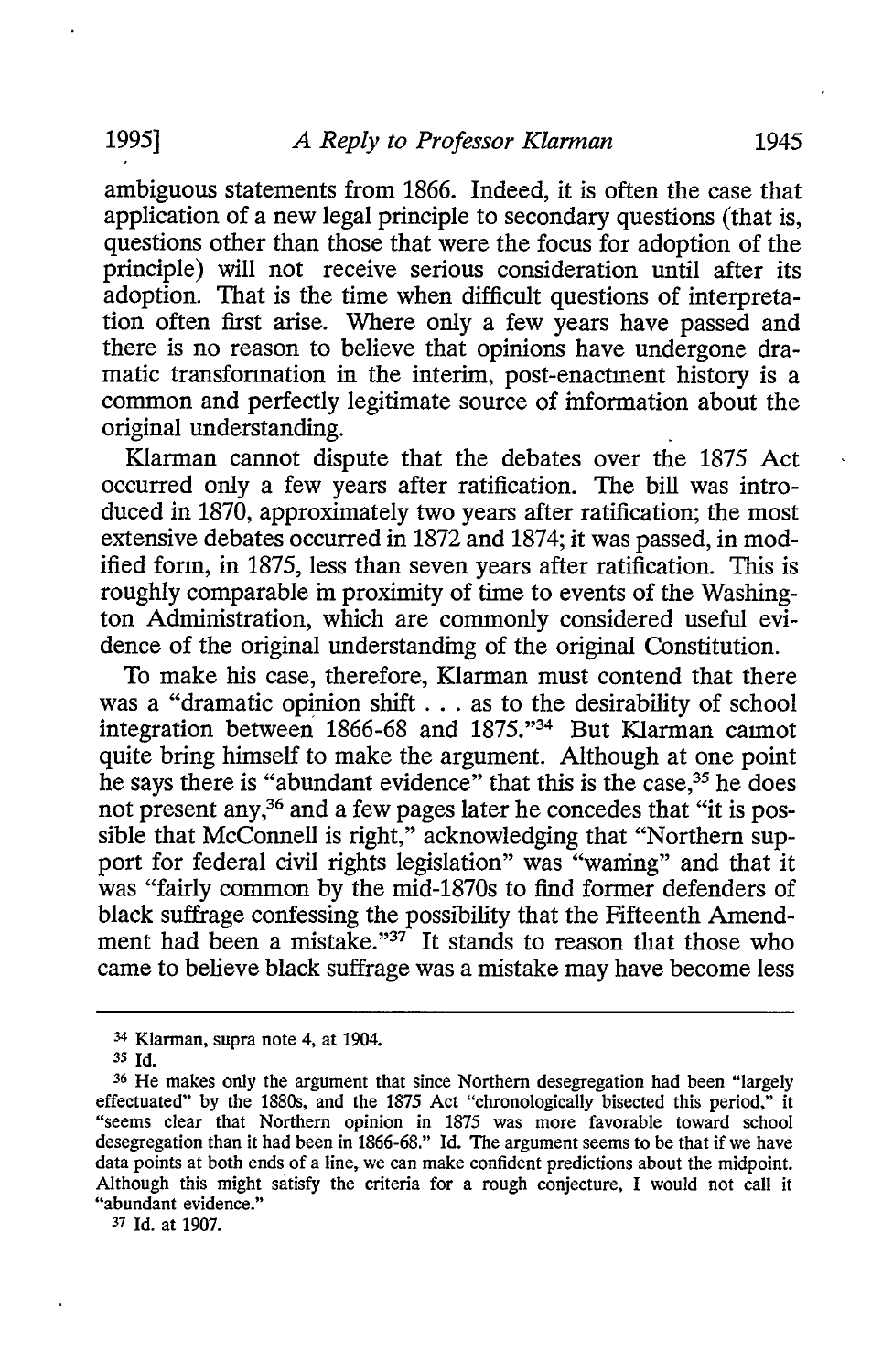enthusiastic about other aspects of civil rights as well. I have seen nothing, in Klarman's response or elsewhere, to cast doubt on the conventional view that support for federal civil rights enforcement increased in the late 1860s and waned in the early 1870s.

Klarman's arguments to the contrary are mutually contradictory. On the one hand, he argues that the Democratic landslide in 1874 was evidence of popular rejection of the civil rights bill.<sup>38</sup> But of course this implies that enthusiasm for civil rights was at a low point—not a high point—in 1874-75. Accordingly, he shifts course and argues that the election of 1874 was not really a mandate against federal civil rights legislation after all, but only against the military aspects of Reconstruction. Now, he says: "[t]hat many Northerners lost their ardor for military intervention in Southern elections [in 1874] says little about their attitude toward federal civil rights legislation."39 If the election of 1874 "says little" about the public's attitude toward civil rights legislation, then Klarman has contradicted his own argument that popular opinion, expressed in the election of 1874, was opposed to the school desegregation bill.

Perhaps recognizing the trap he has set for himself, Klarman shifts course again, now contending that "any diminution in support for the general notion of federal civil rights legislation-was counterbalanced by a significant increase in Northern support for the underlying substantive rights."<sup>40</sup> The argument seems to be that Northerners were willing to protect civil rights in their own states, but not in Southern states and not by means of federal intervention. Even if this revisionist history is true (and peculiar though it sounds, I think there is something to it), $41$  it does not support Klarman's argument against my argument. If there was declining support in the early 1870s for federal enforcement of civil rights, then the passage of the 1875 Act and the near-passage of the school desegregation provisions cannot be attributed to a "dramatic shift" in opinion between 1868 and 1875 in favor of federal civil rights enforcement.

**<sup>38</sup>**Id. at 1901-03.

**<sup>39</sup>**Id. at 1907.

<sup>40</sup> Id.

<sup>41</sup> See Michael W. McConnell, The Forgotten Constitutional Moment, 11 Const. Commentary 115; 131 (1994).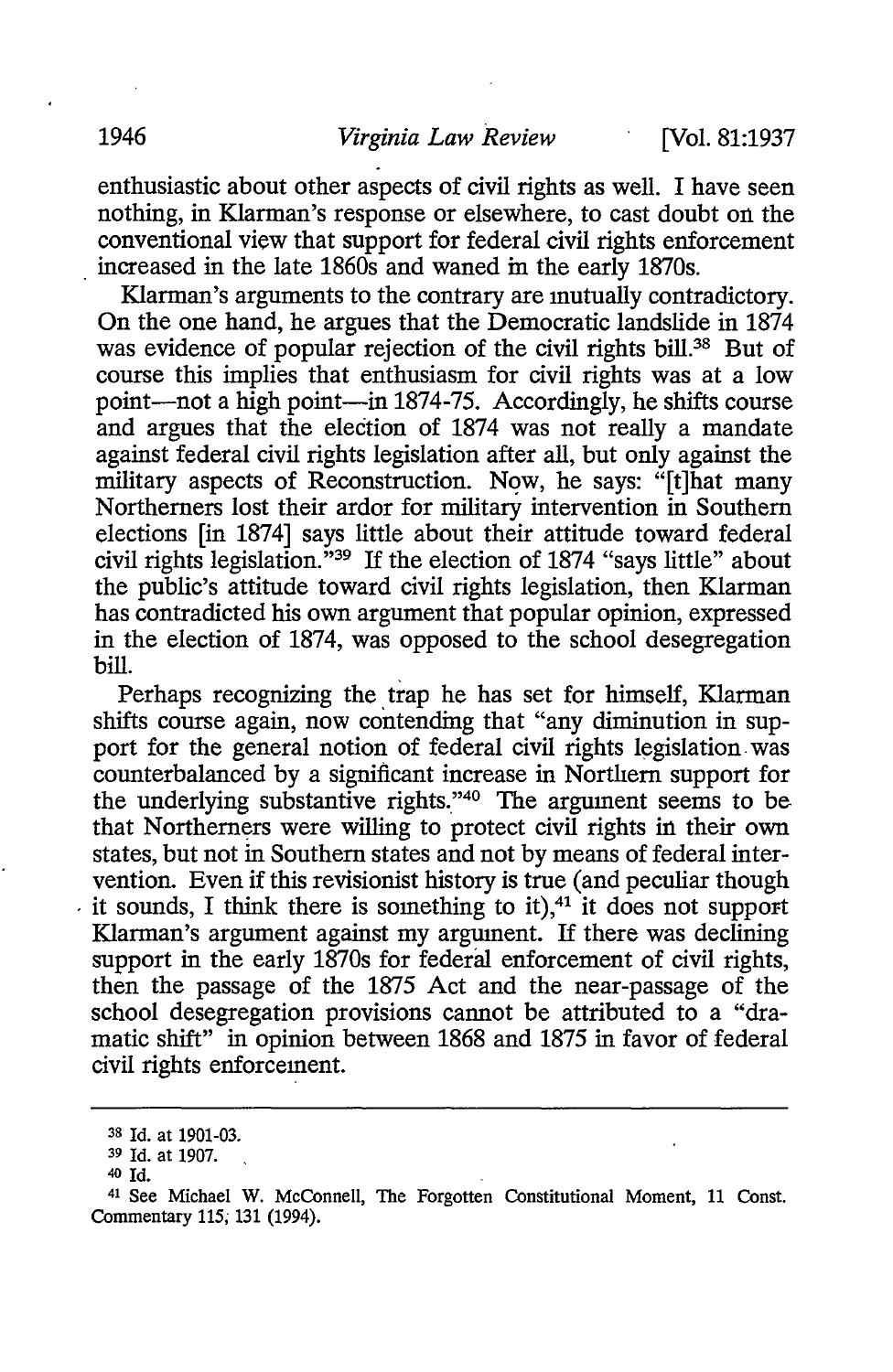The real answer, it seems to me, is that these points are inconclusive. Popular opinion regarding federal civil rights laws fluctuated during this period, first in favor and then against, but there is no reason to think that the net change was "dramatic" in one direction or the other.42 Accordingly, though evidence from the earlier period would-in theory-be of greater weight, there is no reason to dismiss pertinent evidence from 1870-75 in considering the original understanding of an amendment ratified in 1868.

#### IV. THE CONSTITUTIONAL ARGUMENTS OF 1870-75

My thesis that segregated education violated the original understanding of the Fourteenth Amendment is based primarily on a detailed analysis of the arguments made by proponents of the schools provision of the 1875 Act. Klarman does not dispute either the accuracy of this account of their constitutional views or the cogency of those arguments in terms of the legal-interpretive canons of the day. I found that a substantial majority of the Congress (and overwhelming majorities of Fourteenth Amendment supporters) either explicitly (through their arguments) or implicitly (through their votes) took the position that public school segregation violates the Fourteenth Amendment. I argued that, viewed as an act of interpretation, this was powerful evidence that the predominant understanding of the Amendment (especially among its supporters) was that it forbade school segregation.

Even more provocative than this evidence of majority opinion, however, was the stance of the Democratic minority. Opposition to the school desegregation bill commanded somewhat more than

<sup>42</sup>By contrast, historical evidence abounds that attitudes toward civil rights changed dramatically at or around the time of the Compromise of 1877. See Eric Foner, Reconstruction: America's Unfinished Revolution, 1863-1877, at 575-87 (1988); C. Vann Woodward, Reunion and Reaction: The Compromise of 1877 and the End of Reconstruction (1951); McConnell, supra note 41. Klarman accuses me of being "inconsistently attentive to the possibility that constitutional values shift over time" because I maintain that opinion regarding federal enforcement of civil rights had shifted by the time of the *Civil Rights Cases* in 1883, but pay "relatively little heed to the possibility of a similarly dramatic opinion shift" between 1866-68 and 1875. Klarman, supra note 4, at 1903-04. I think one should always be alert to the possibility of opinion shifts. The difference is that there was indubitably an opinion shift of enormous magnitude around 1877, whereas I find little evidence of such a shift during the relatively short span of Reconstruction.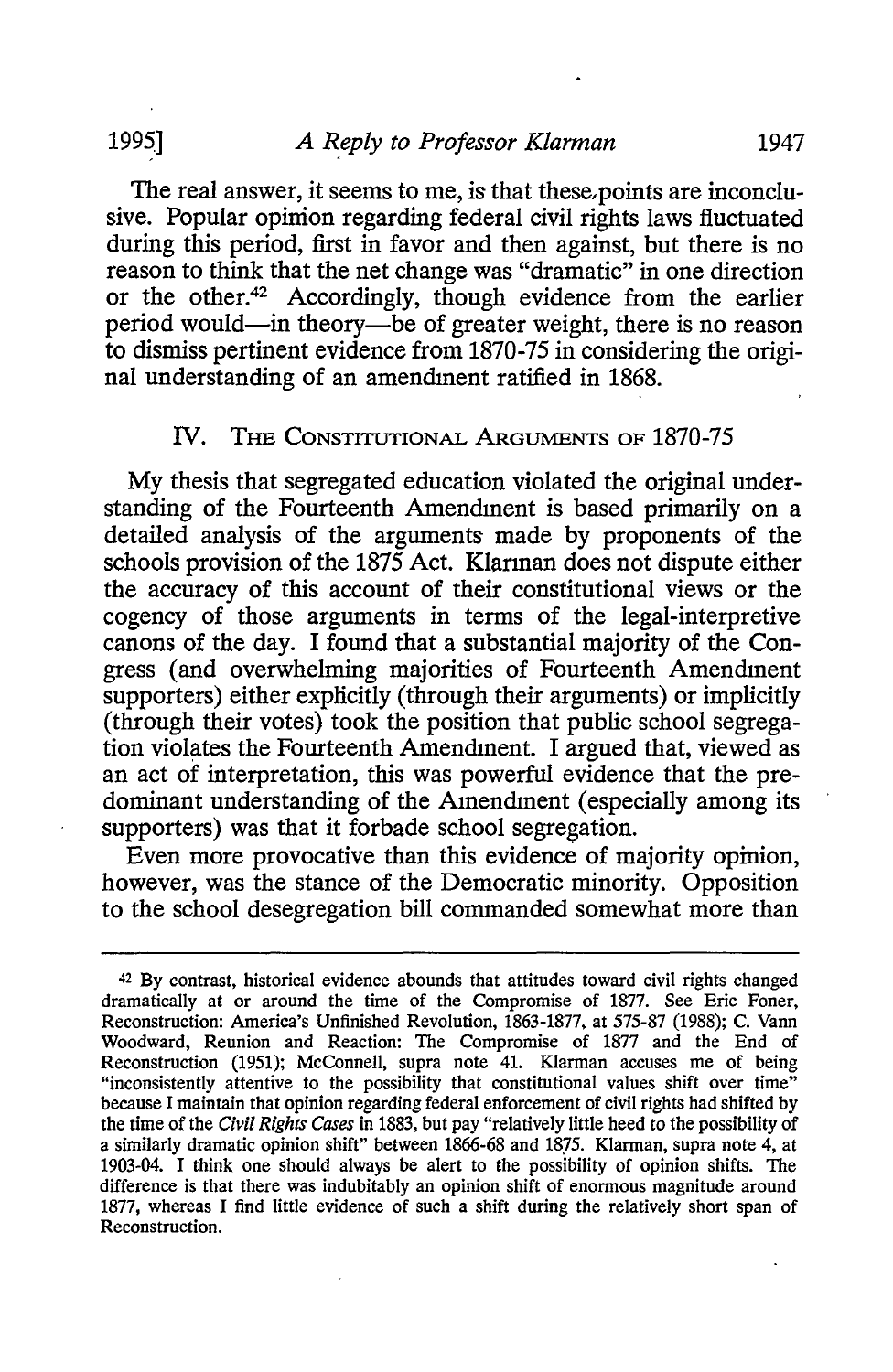one third of the members of each house of Congress. This was a large enough block to prevent passage of the school desegregation bill; because of filibustering and procedural hurdles that precluded action by majority vote in 1872 or 1874. But even this overstates the degree of support for the interpretation of the Fourteenth Amendment that was advocated by the segregationists and rejected by the Court in *Brown*. First, some part—unquantifiable but substantial-of the opposition to the schools bill was based on admittedly nonconstitutional arguments, which should not be taken into consideration in assessing the dominant understanding of the constitutional provision. Moreover, key elements of the constitutional arguments made against the civil rights bill, properly understood, constitute arguments *against* the result in *Plessy* and *in favor of* the.result in *Brown.* Klarman's lack of interest in what he calls "conceptual legal apparatus"<sup>43</sup> causes him to overlook entirely this significant aspect of the 1875 Act debates.

In Part II of the article, I identified and discussed the four major arguments of the opponents of the Act. Two of these are what I call the "constitutional arguments of the opposition":44 that segregation is not unequal within the meaning of the Amendment,<sup>45</sup> and education is not a civil right' protected by the Amendment.46 A third argument was based on considerations of "policy" or practical consequences: desegregation, many Democrats and some Republicans said, would imperil public education in the South.47 The fourth argument was that the principles of the Reconstruction Amendments were pernicious and should not be extended any farther.48 It is worth considering each of these in turn.

46 Id. at 1023-43.

<sup>43</sup> Klarman, supra note 4, at 1884.

<sup>44</sup> McConnell, supra note 2, at **1005.**

<sup>45</sup> Id. at 1006-23.

<sup>47</sup> Id. at 1043-46.

<sup>48</sup> Id. at 1046-49. Klarman suggests that there exists another principled constitutional argument against the bill that I overlooked. Following Professor Herbert Wechsler's wellknown argument against *Brown,* Klarman observes that desegregation could "coerce individuals into undesired associations," which the Fourteenth Amendment does not require. Klarman, supra note 4, at 1899. Wechsler's position, however, was simply a restatement (without attribution) of the Democrats' argument that the 1875 Act legislated "social rights" rather than "civil rights"-an argument I treated at length in the original article. McConnell, supra note 2, at 1014-23. As I explained there, the Republicans responded that the common law of common carriers *already* had the effect of coercing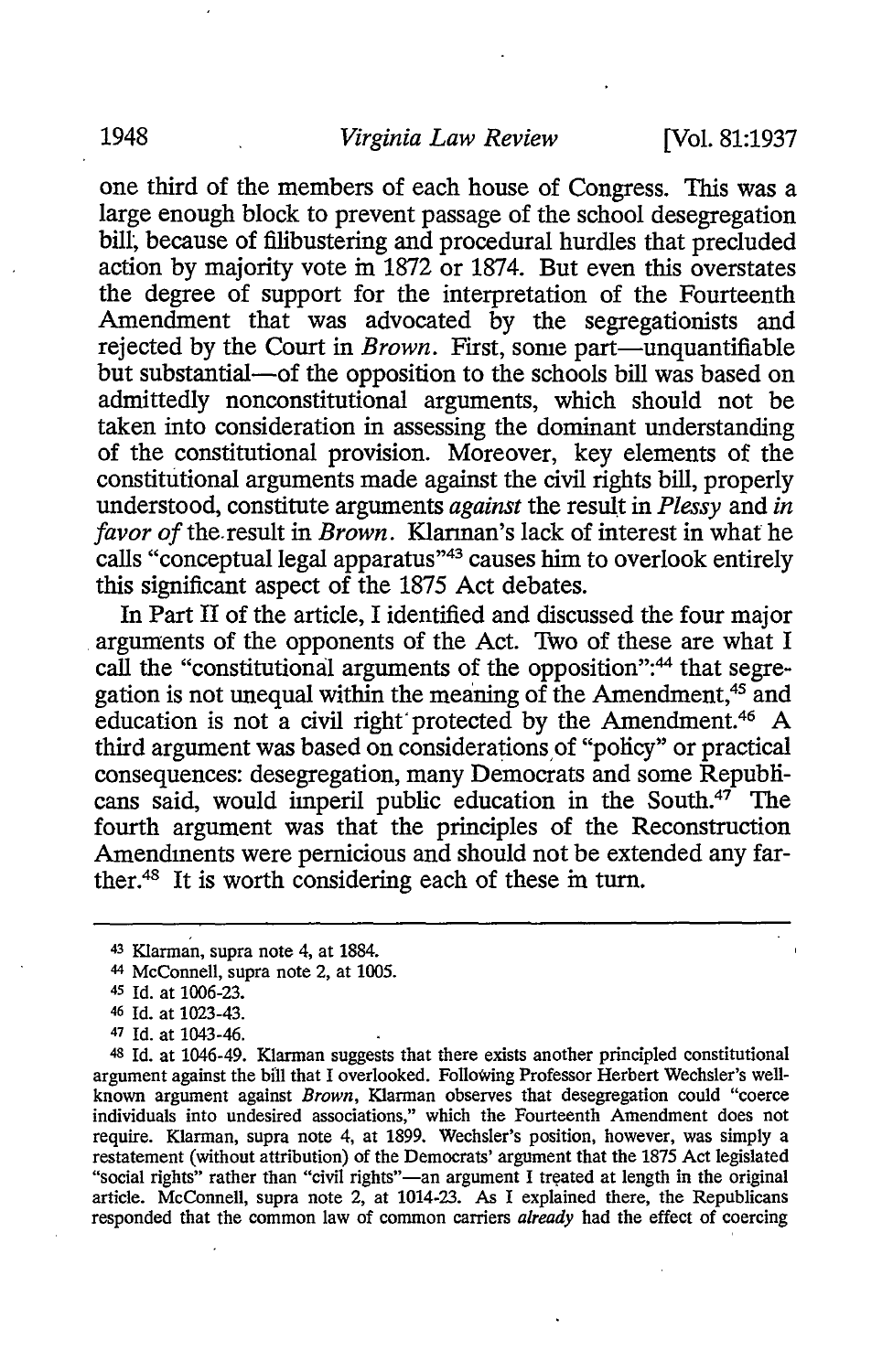# *A. Segregation*

As to the first argument, I showed that the theory that segregation is not a form of inequality was roundly rejected in a number of votes throughout the period, including the final passage of the Act. Klarman essentially concedes this point, in a footnote in which he acknowledges extensive historical evidence that segregation was viewed as unequal *in the context of transportation.49* Thus, even Klarman concedes that the argument that *Plessy* was incorrectly decided on originalist grounds is powerful. Indeed, he says the argument against *Plessy* is "even stronger" than I made out.<sup>50</sup> Of course, if segregation is unequal in streetcars, it is unequal in schools as well.

Surprising though it is (given the conventional wisdom on this issue) that segregation was so widely deemed to be a form of invidious discrimination, it is even more intriguing to find that one of the most prominent arguments against the Act in the early 1870sthat the bill interfered with "social rights"<sup>51</sup>—was an argument *against* the result in *Plessy v. Ferguson* in 1896. According to this argument, the desegregation bill was unconstitutional because it purported to regulate social relations, which, opponents said, must be left to private decisionmaking. Thus, Representative Durham said that "[w]e have no more right or power to say who shall enter a theater or a hotel and be accommodated therein than to say who shall enter a man's private house."<sup>52</sup> McHenry said that "[i]f a man sees proper to associate with negroes, to eat at the same table, ride on the same seat with them in cars, or sees proper to send his children to the same schools with them,  $\ldots$  I would not abridge his right to do so."<sup>53</sup> Senator Thurman described government interfer-

49 Klarman, supra note 4, at 1882 n. 7.

*<sup>50</sup>*Id.; This is at the beginning of the article. By the end, Klarman is excoriating constitutional scholars who criticize *Plessy,* which he says was "regrettable, but essentially inevitable, given the background social and political context within which the Court necessarily functions." Klarman, supra note 4, at 1932.

**<sup>51</sup>**See McConnell, supra note 2, at 1014-23; see also id. at 1121-23 (relating Democrats' arguments that desegregation would interfere with the right to voluntary association).

**<sup>52</sup>**Cong. Globe, 42d Cong., 2d Sess. 3251 (May 9, 1872).

**<sup>53</sup>**Cong. Globe, 42d Cong., 2d Sess. app. at 217 (Apr. 13, 1872).

individuals into undesired associations and that the proposed Act would simply forbid states from singling out race as a reasonable ground of distinction. I particularly refer readers to the speeches quoted in McConnell, supra note 2, 1022.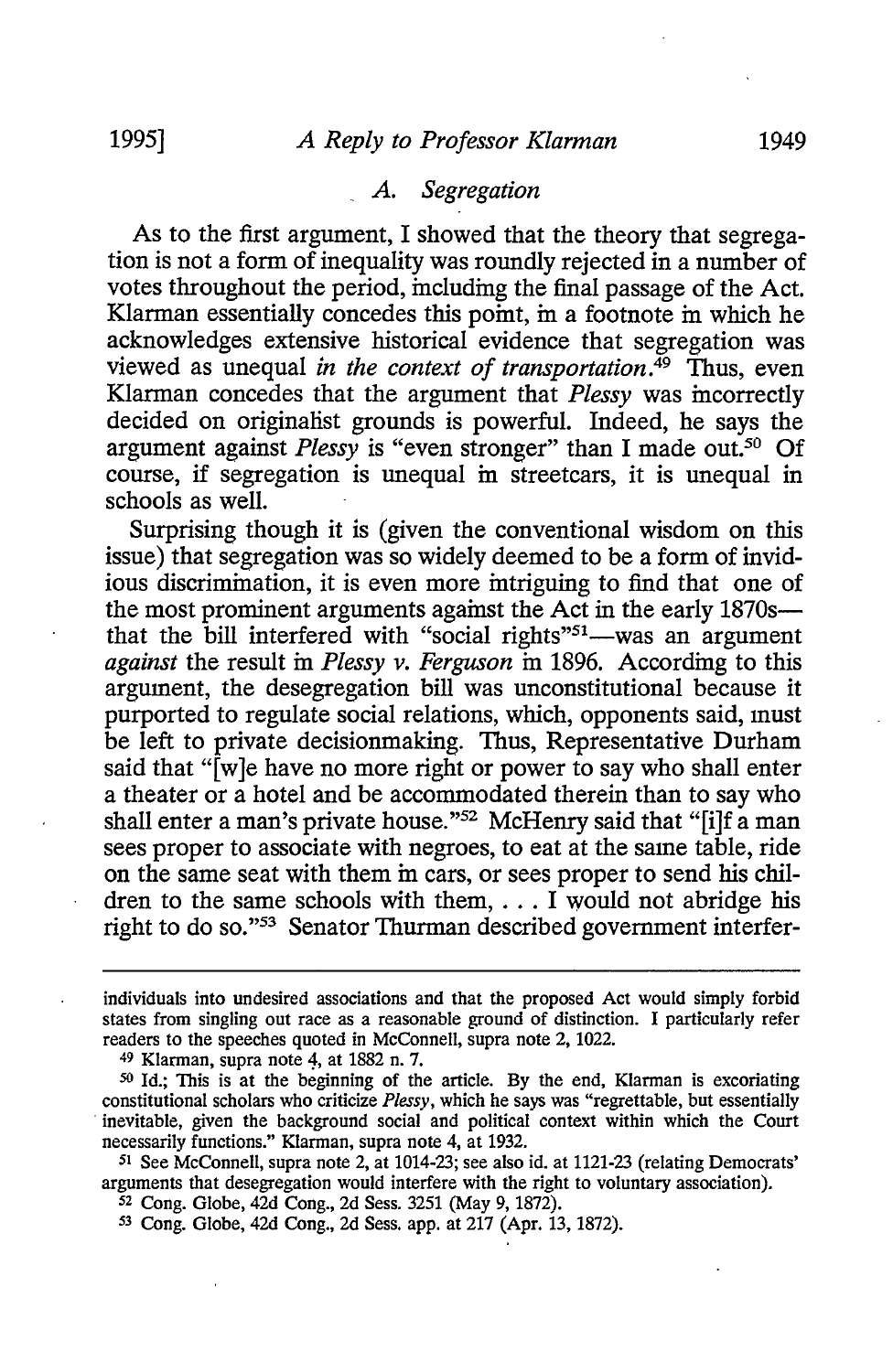ence with the citizens' private rights in these regards as tyranny.<sup>54</sup> This principle—that social rights and social relations are outside the legitimate range of governmental regulation and must be left to private choice-was violated just as clearly by the Jim Crow laws of *Plessy* as it was by the school desegregation provisions of the civil rights bill. Thus, by the very arguments of the opposition, *Plessy* was wrongly decided.

## *B. Education as a Civil Right*

The second argument---that public education is not a "civil right" for which equality was required under the Fourteenth Amendment--was a closer question at the time. A substantial majority of both Houses of Congress (and an even more substantial majority of supporters of the principles of the Reconstruction Amendments) cast votes at various times that were premised on the constitutional view that education *was* such a civil right. But they were never able to surmount procedural hurdles in the House and thus never enacted these principles into law. The ultimate compromise version of the Civil Rights Act of 1875, which forbade segregation in common carriers but not schools, but which blocked explicit endorsement of separate-but-equal schools, can be seen as reflecting the view that schooling was not a civil right.

It is significant, however, that leading figures in the opposition to the Act expressly conceded that education was within the ambit of constitutional protection (disputing only that segregation is a form of unconstitutional inequality). Representative Vance of North Carolina, for example, agreed that "[o]ne of the civil rights of the colored man undoubtedly is the right to be educated out of moneys raised by taxation,"<sup>55</sup> and Augustus Merrimon, a leading Democratic spokesman in the Senate, under questioning by Morton of Indiana, "admit[ted] . . . with all its force" that "if the State law excludes the colored children from the. schools entirely, that is a violation of the fourteenth amendment."<sup>56</sup> It is evident, then, that not only the Republican majority, but a significant portion of the Democratic opposition, believed that education was a civil right.

<sup>54</sup> Cong. Globe, 42d Cong., 2d Sess. 27 (Feb. 6, 1872).

**<sup>55</sup>**2 Cong. Rec. **555** (Jan. 10, 1874).

**<sup>56</sup>**2 Cong. Rec. app. at **359** (May 21, 1874).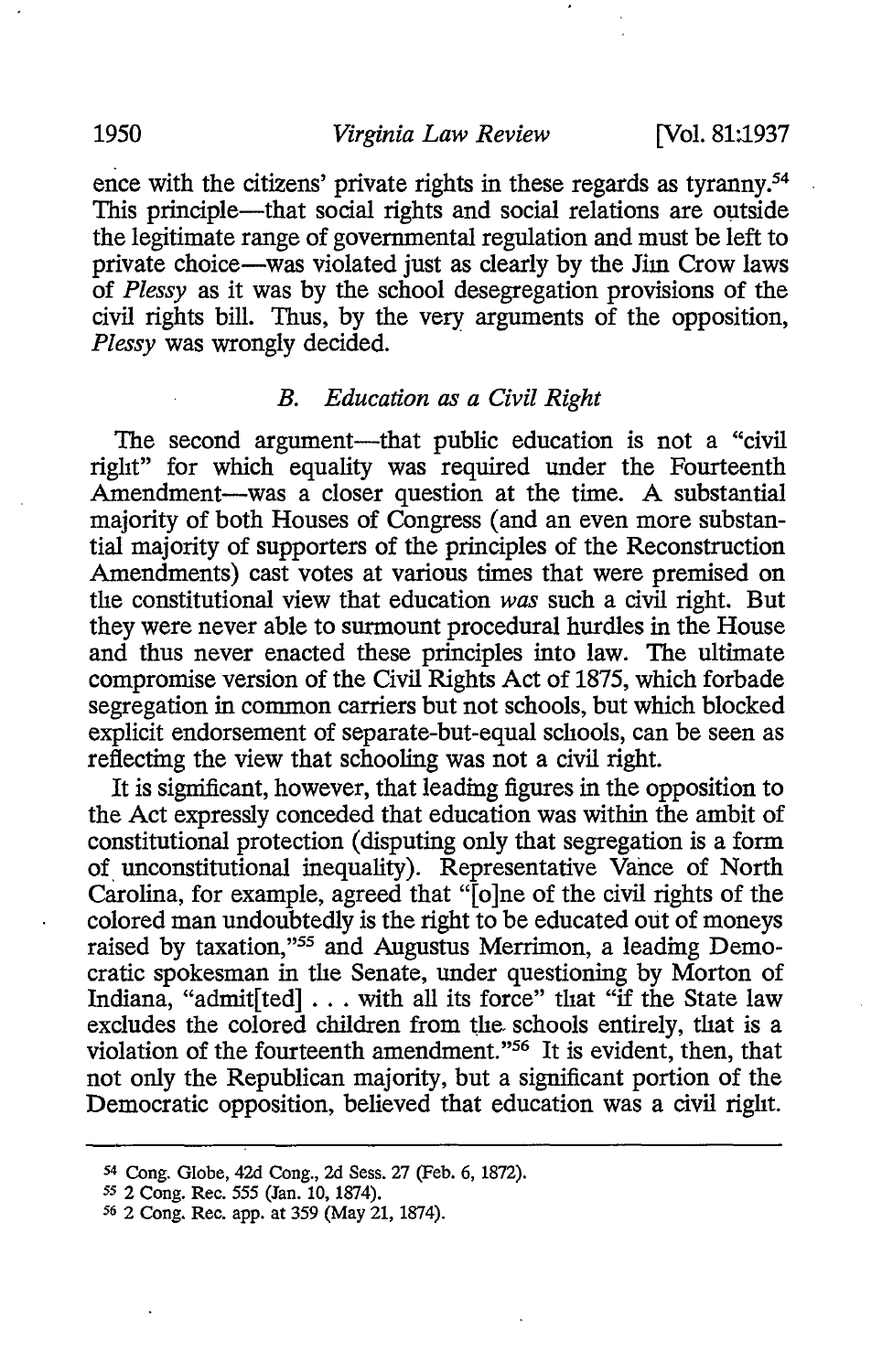That, to me, is more significant than the final vote, in which a hodgepodge of reasons to oppose the schools provision, some of them mutually inconsistent and some of them nonconstitutional, combined to produce the result.

Moreover, even under key arguments of those opponents who denied that education was a civil right under the conditions of the 1870s, education would become a civil right by the turn of the century and certainly by the time of *Brown.* The nub of the argument was that "civil rights" do not include all benefits of state law, but are confined to those that are stable, reasonably uniform among the states, nondiscretionary, and enforceable as a matter of law. Education in the early 1870s, especially in the South, was—by contrast-in a fledgling and uncertain state. No child (white or black) could be confident of receiving a public education, and no such right was legally recognized or enforced. By the turn of the century, however, a right to public education in some form was included in almost every state constitution. Common schools had become the "pillars of the republic."<sup>57</sup> I thus argued that *even assuming the arguments of the opponents were correct when made,* they would not support the same conclusion under the different factual circumstances of 1954.<sup>58</sup>

Klarman seizes on this argument as an example of the indeterminacy of originalism: the problem of selecting the appropriate level of generality.<sup>59</sup> To the contrary, I think the example confirms that the level of generality is itself an historical question, susceptible of reasoned historical inquiry.<sup>60</sup> It is not controversial that the framers of the Fourteenth Amendment used the concept of "civil" (as opposed to "social" or "political") rights as their basis for analysis. The two sides in the 1875 Act debates argued about whether education is a civil right; they did not argue about whether civil rights are protected by the Amendment. This categorization of education as a "civil right" (or not) was not a matter of mere conclusory

**<sup>57</sup>**See McConnell, supra note 2, at **967** n.79 (citing Carl F. Kaestle, Pillars of the Republic: Common Schools and American Society, 1780-1860, at 176-79 (1983)).

**<sup>58</sup>**I explain this point in McConnell, supra note 2, at 1103-04.

**<sup>59</sup>**Klarman, supra note 4, at 1926-28.

**<sup>60</sup>**See Robert Bork, The Tempting of America: The Political Seduction of the Law 149 (1990) **("[A]** judge should state the principle at the level of generality that the text and historical evidence warrant.").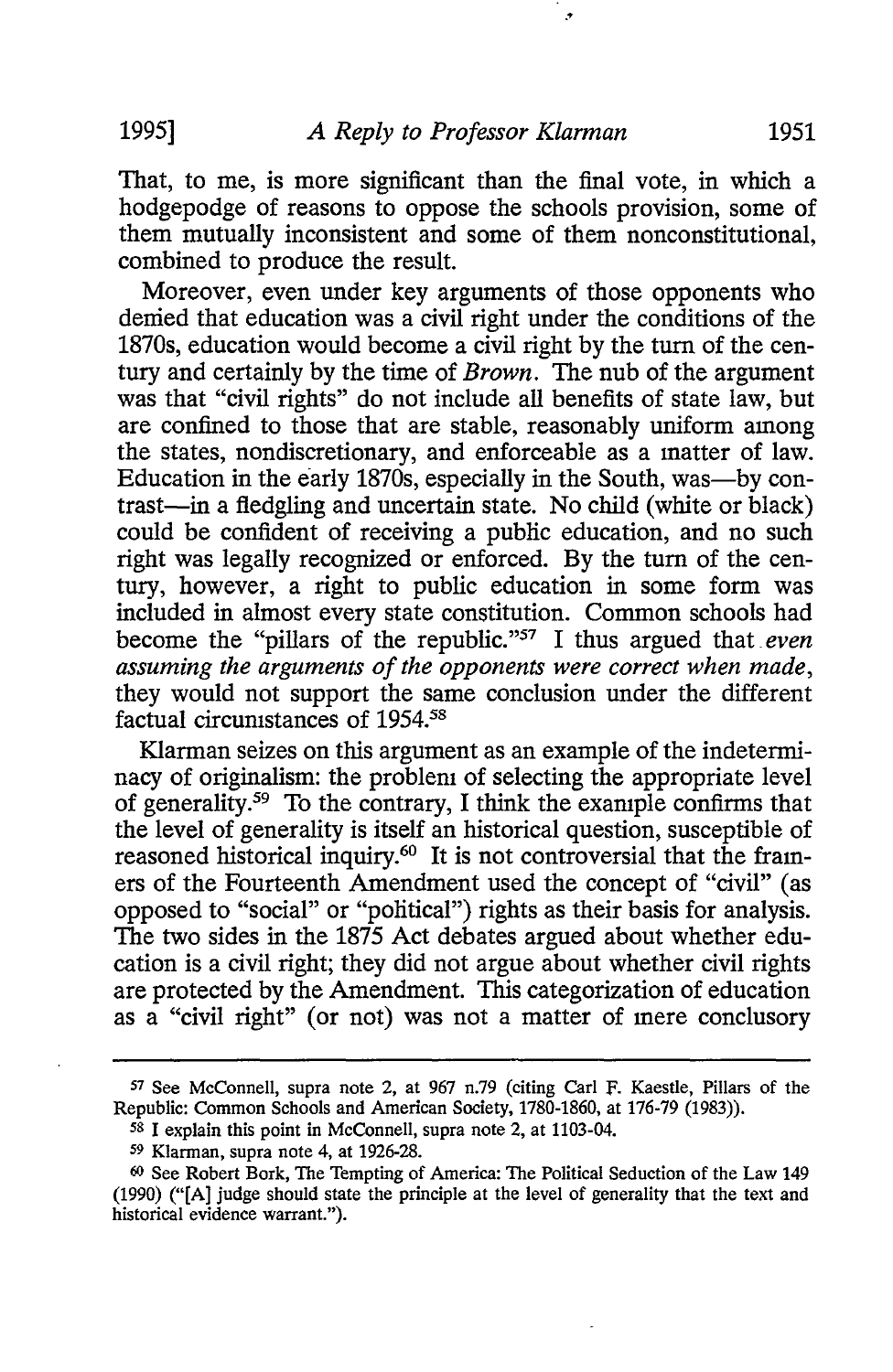# *Virginia Law Review* **1952** [Vol. **81:1937**

labelling or assertion, but of reasoned legal argument, which we can understand and evaluate. Klarman does not question my demonstration that education was a civil right according to the theories of the Republican majority. It is telling that education in its present form is a civil right even under many of the arguments of the Democratic minority. Klarman attempts to equate this form of conventional legal analysis with free-form modernist interpretation, in which interpreters can choose whatever level of generality they wish.<sup>61</sup> That, it seems to me, is not a fair reading.<sup>62</sup>

#### *C. Nonconstitutional Arguments*

It is my position that the opponents' third and fourth arguments-based on policy and on hostility to the Fourteenth Amendment-should be disregarded when assessing the relative strength of the two opposing interpretations of the Amendment. If an argument is expressly based on a nonconstitutional ground, it is not an argument about the meaning of the Amendment. Thus, to the extent that the Democratic opposition to the bill was "a rearguard action by Southern conservatives who had supported slavery, opposed Reconstruction, and now were opposing desegregation on much the same ground," $63$  that portion of the opposition should be disregarded as an interpretive matter.<sup>64</sup> I would have thought this uncontroversial.

Klarman takes strong exception to this analysis. But his attack is based on a misunderstanding-if deliberate, a distortion-of my position. In place of the distinction between constitutional and nonconstitutional arguments, which I thought I had made rather clearly (even labelling them as such in the subheadings), Klarman interprets my article as distinguishing between arguments based on metripled my article as distinguishing between arguments based on<br>"principle" (meaning "a commitment to racial equality") and "prejudice" (meaning "support for white supremacy or racial seg-

**<sup>61</sup>** Klarman, supra note 4, at 1919.

**<sup>62</sup>**Klarman's reading, supra note 4, at 1899 & n. 39; 1917-19, seems to be based'largely on my statement that "the legal concept, 'civil right,' introduces a degree of contingency." McConnell, supra note 2, at 1103. Perhaps my word choice ("contingency") was a bit modernist. I meant only that this legal concept, like so many others, involves an application of legal criteria to facts, and facts can change.

**<sup>63</sup>** McConnell supra note 2, at 1066-67.

<sup>64</sup>**1** explain this position in McConnell, supra note 2, at 1033, 1048-49, 1095.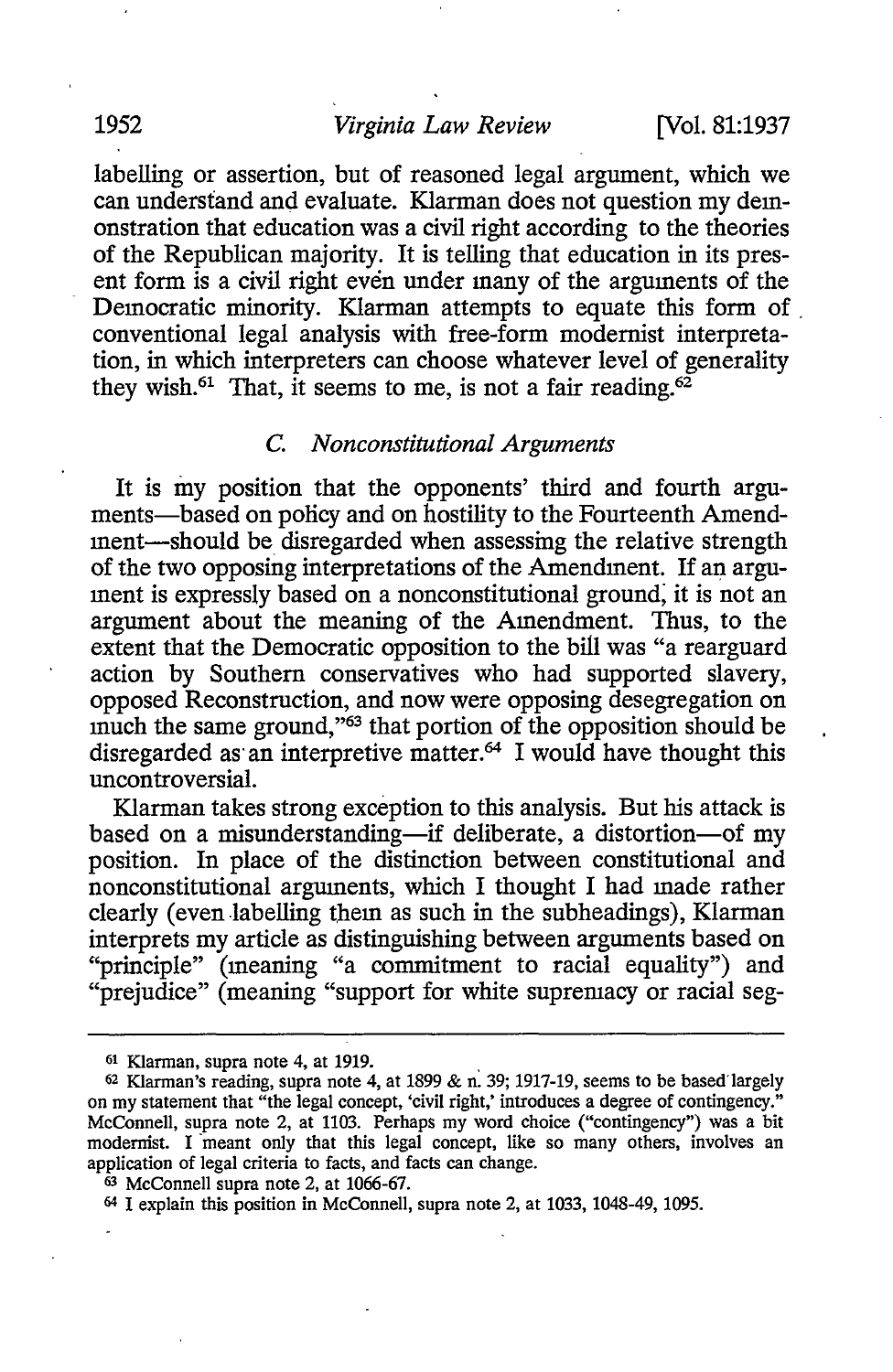regation").<sup>65</sup> According to Klarman, I reach my conclusions about the originalist justification for *Brown* by assuming that "[o]nly constitutional principle, not prejudice, counts in [the] originalist calculus."<sup>66</sup>

I agree with Klarman that an argument of this sort would be nonsensical. Fortunately, the "principle/prejudice dichotomy," on which so much of Klarman's criticism rests, is Klarman's dichotomy, not mine.67 The argument in my original article does not depend, to any extent whatsoever, on this supposed distinction. In my view, the proper distinction is between positions (whether prejudiced or not) that are based on *interpretation* of the Constitution and those that are not. Thus, I treated the arguments that segregation is not unequal and that education is not a civil right as serious interpretations of the Constitution, without regard for whether they were "prejudiced" in the sense of being motivated by racial bias. By the same token, I gave serious consideration to the possibility that some Republican support for the bill was predicated on grounds of "policy" as opposed to interpretation $\delta$ <sup>8</sup> and concluded that support for the bill necessarily rested on constitutional interpretation.69 Whether an argument is "prejudiced" does not affect my treatment of the argument.

The conclusion remains: out of the slightly more than one third of the congressmen who opposed the school desegregation bill, a substantial, though unquantifiable, portion of the opposition was based on reasons that were nonconstitutional in nature. To the extent that this is true, the preponderance of constitutional opinion in favor of school desegregation was correspondingly even higher than the votes on the schools provision indicate.

**<sup>68</sup>**See McConnell, supra note 2, at 1110-17.

69 Klarman apparently agrees with this part of my analysis. See Klarman, supra note 4, at 1909 ("I am persuaded by McConnell's claim that few Republicans would have seen themselves free, under Section Five of the Fourteenth Amendment, to enact a law broader in scope than the rights protected against state interference by Section One.").

<sup>65</sup> Klarman, supra note 4, at 1894-95. For reiterations of the "principle"/"prejudice" dichotomy, see id. at 1896-1903.

**<sup>66</sup>**Id. at 1894.

<sup>67</sup> Klarman juxtaposes the terms "principle" and "prejudice" at least nine times. I never do. Not only do none of KIarman's citations to my article reveal any such dichotomy, but a computer search indicates that I never used the terms "principle" and "prejudice" within 20 words of each other, except in a quotation from Senator Frelinghuysen.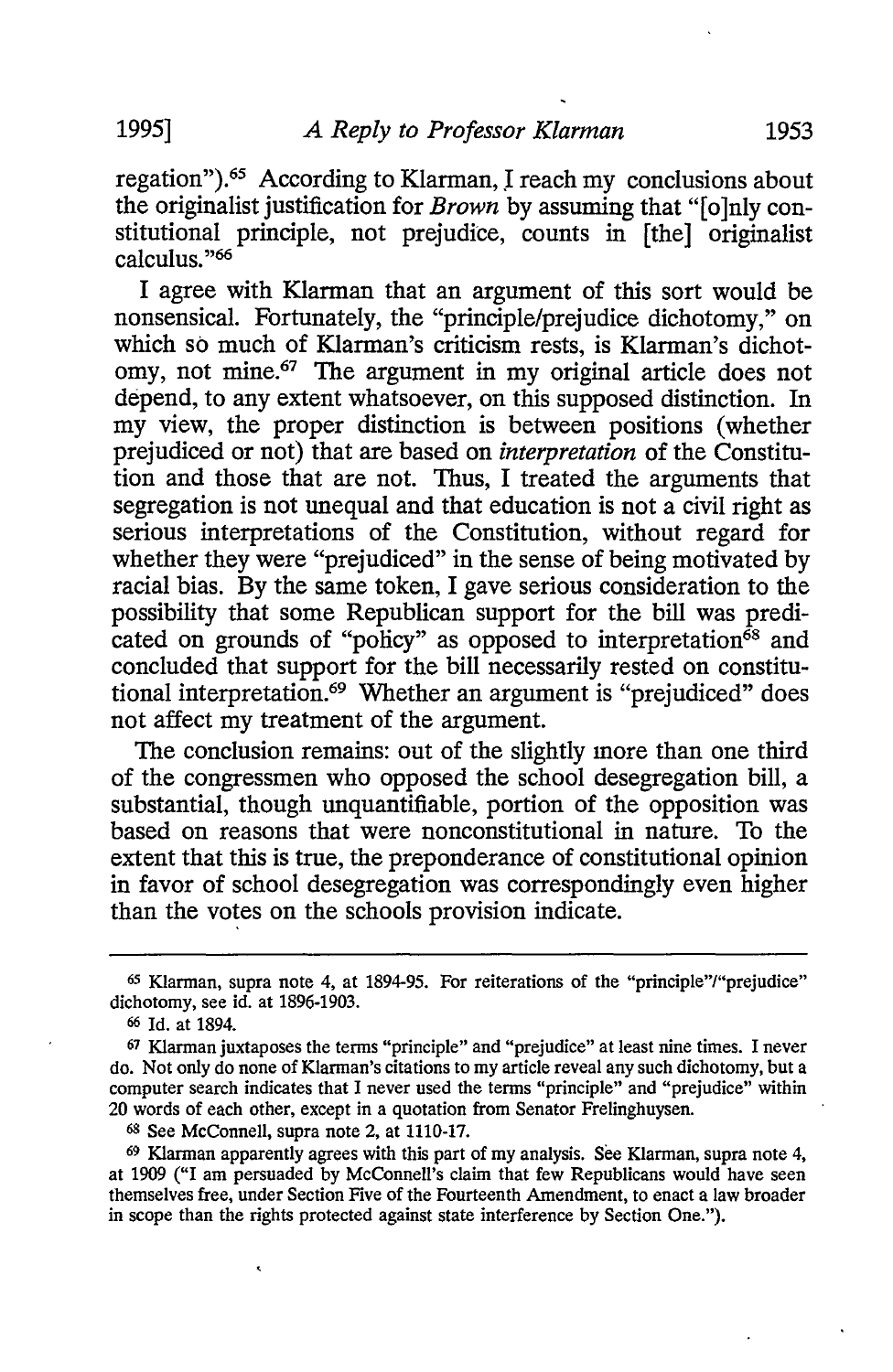#### V. **CONCLUSION**

There is a consistent theme to Klarman's criticisms of my posifion. It has little to do with differences over the events of 1866-68 or of 1870-75, but has much to do with the meaning of constitutional law. In my view, constitutional language is an embodiment of legal principles; it is necessary to understand those principles in order to understand the Constitution. To Klarman-apparentlythe Constitution is nothing but a set of policies that enjoy popular acceptance at the time of ratification, followed by judicial "interpretation" in light of the conditions and opinions of later years. Thus, Klarman says that the question for an originalist is whether "a majority of state legislators in a supermajority of the states supported [school desegregation] at the time of ratification."<sup>70</sup> To me, the question is whether school desegregation fits within the legal principle of equality with regard to civil rights, which the Fourteenth Amendment was understood to embody. I believe a dispassionate look at the debates over the 1875 Act in the context of the legal arguments of the Reconstruction era will confirm that there is a strong historical case that *Brown* was an accurate reflection of the original meaning, lost as a consequence of the end of Reconstruction and the many decades of Jim Crow.

Klarman is critical of my preoccupation with "legal concepts" and "conceptual legal apparatus." But that is a product of his own preoccupation with the "historical forces-political, social, economic, ideological, cultural<sup>"71</sup> that influence the changing interpretation of constitutional meaning over time. I do not begrudge him his preoccupation; indeed, I am grateful for it and learn a great deal from his labors. But we should not fail to perceive the underlying assumption that he brings to his scholarship: there is no point in trying to figure out whether decisions were right or wrong-in "justifying" decisions or explaining why they were "mistakes."72 We should understand constitutional decisions as nothing more than "inevitable byproducts of very different political and social milieus."<sup>73</sup> As shown by his observations on Bruce Ackerman and

**<sup>70</sup>**Klarman, supra note 4, at 1885.

**<sup>71</sup>**Klarman, supra note 4, at 1934.

**<sup>72</sup>**Klarman, supra note 4, at 1932-36.

**<sup>73</sup>**Klarman, supra note 4, at 1933.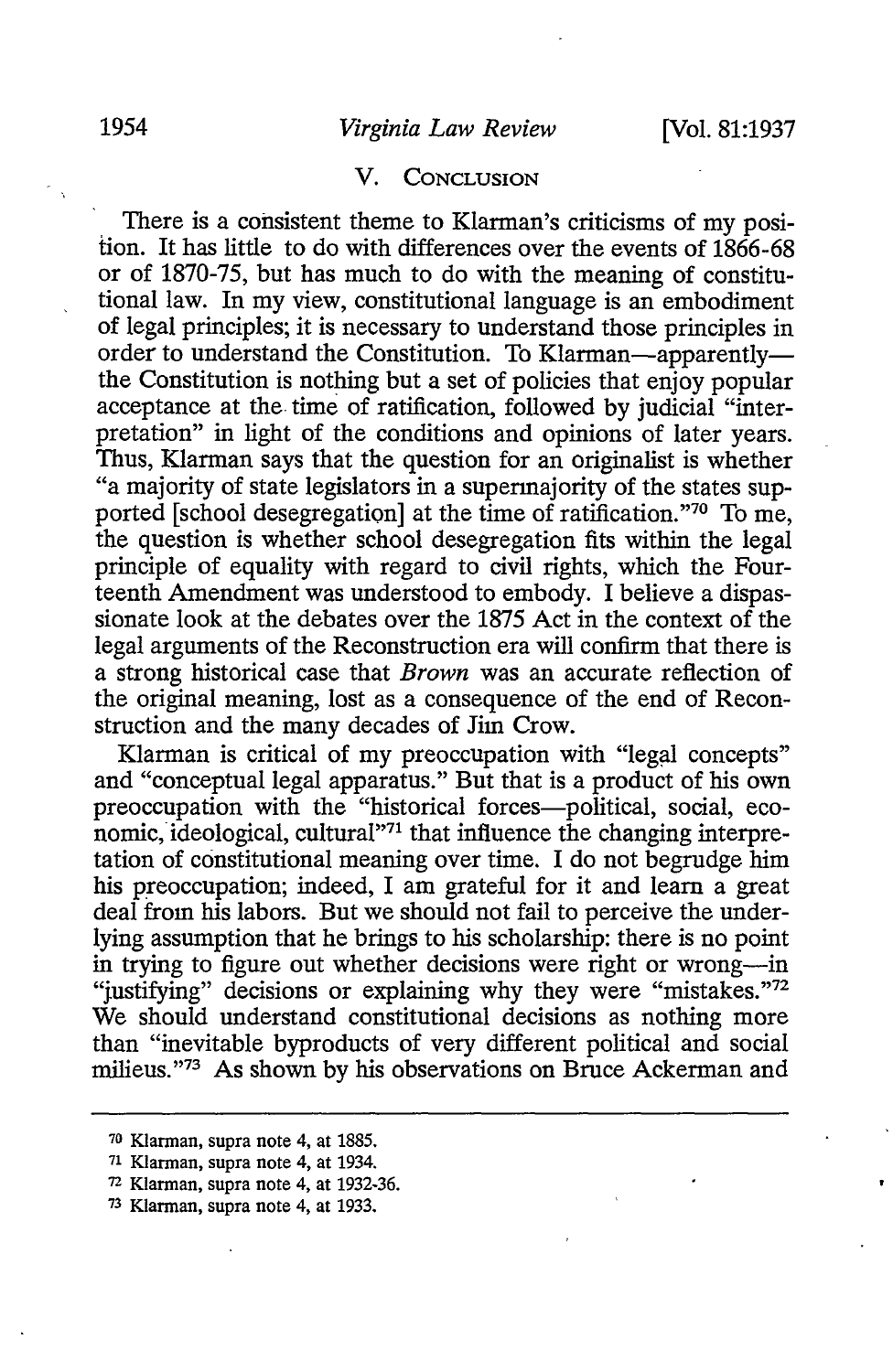John Hart Ely,<sup>74</sup> this is not just an attack on originalism. It is an attack on the traditional enterprise of constitutional law, in which the meaning of the Constitution is seen to be a legitimate question for historical and interpretive inquiry.

<sup>74</sup>Klarman, supra note 4, at **1929.**